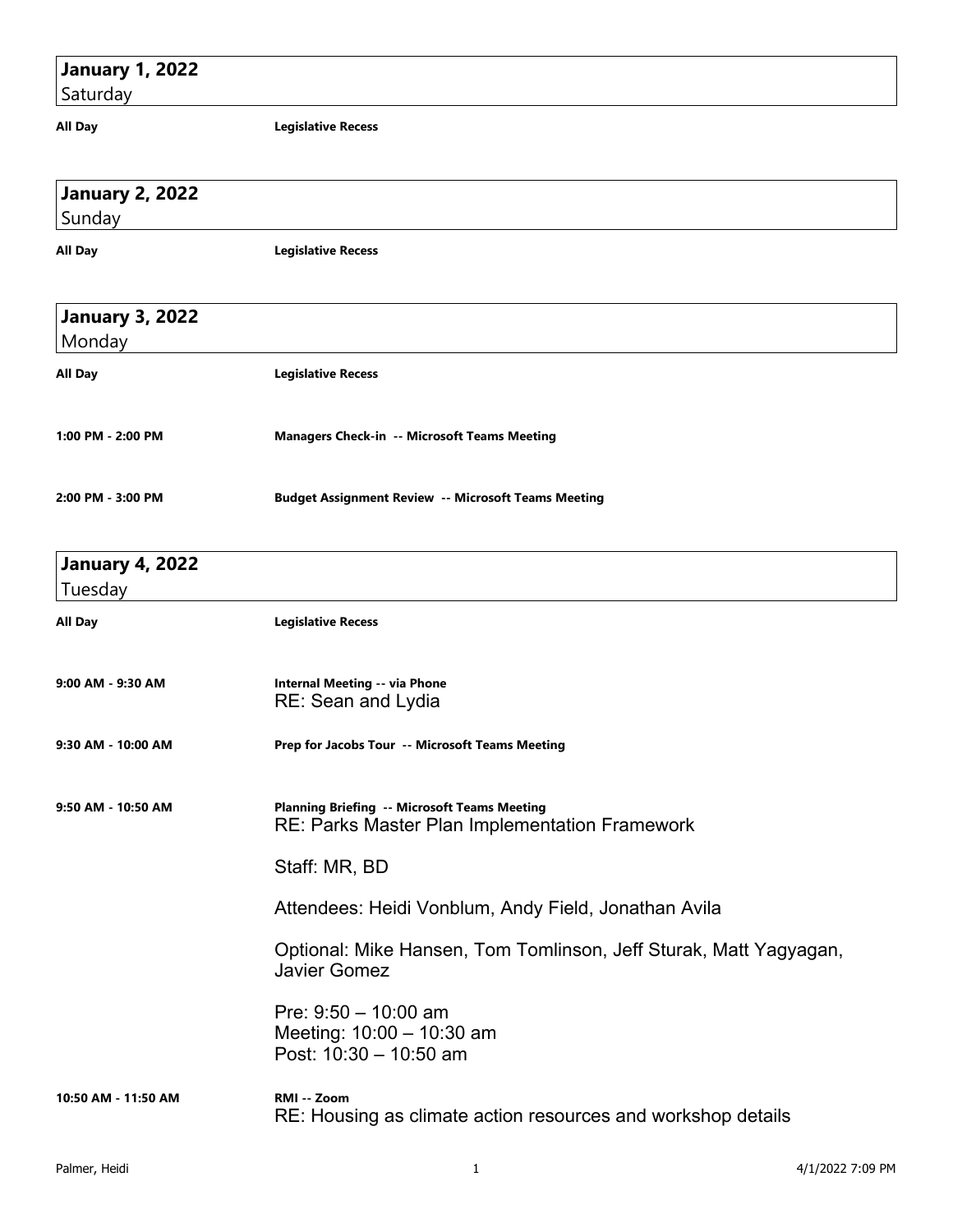| January 4, 2022 Continued<br>Tuesday |                                                                                                                                                     |
|--------------------------------------|-----------------------------------------------------------------------------------------------------------------------------------------------------|
|                                      | Staff: BD                                                                                                                                           |
|                                      | Attendees:<br>Anna Zetkulic<br>Julia Thayne<br><b>Zack Subin</b>                                                                                    |
|                                      | Pre: $10:50 - 11:00$ am<br>Meeting: 11:00 -11:30 am<br>Post: $11:30 - 11:50$ am                                                                     |
|                                      | POC: Anna Zetkulic                                                                                                                                  |
| 12:30 PM - 2:00 PM                   | D9 Tour w/ Congresswoman Jacobs -- Redland Place & Redland Drive<br>Staff: JG at tour, MO, BD – prep, CC – media                                    |
|                                      | POC: Katie Heller (she/her)                                                                                                                         |
| 3:00 PM - 3:30 PM                    | <b>Internal Meeting -- Microsoft Teams Meeting</b><br>RE: Quick check on the upcoming docket                                                        |
| 3:30 PM - 3:45 PM                    | <b>Scheduling with Sean -- Microsoft Teams Meeting</b><br>RE: Quick connect on scheduling                                                           |
| 5:40 PM - 6:10 PM                    | Interview w/ KUSI -- Teams/Zoom<br>RE: Discuss your tour with Congresswoman Jacobs and vision for the city<br>council for 2022 as the new President |
|                                      | Staff: CC                                                                                                                                           |
|                                      | Pre: $5:40 - 5:50$ pm<br>Meeting: $5:50 - 6:10$ pm<br>Post: 6:10 as needed                                                                          |
|                                      | <b>POC: Hula Ramos</b>                                                                                                                              |
| <b>January 5, 2022</b><br>Wednesday  |                                                                                                                                                     |
| All Day                              | <b>Legislative Recess</b>                                                                                                                           |
| 10:00 AM - 11:00 AM                  | D9 / CAO - People's Ordinance -- Microsoft Teams Meeting                                                                                            |
| 11:00 AM - 11:30 AM                  | Discussion of Follow-Up Request for Info on Housing Authorities -- Microsoft Teams Meeting<br>Meeting: 11:00 - 11:30 am                             |

Post: 11:30 – 11:50 am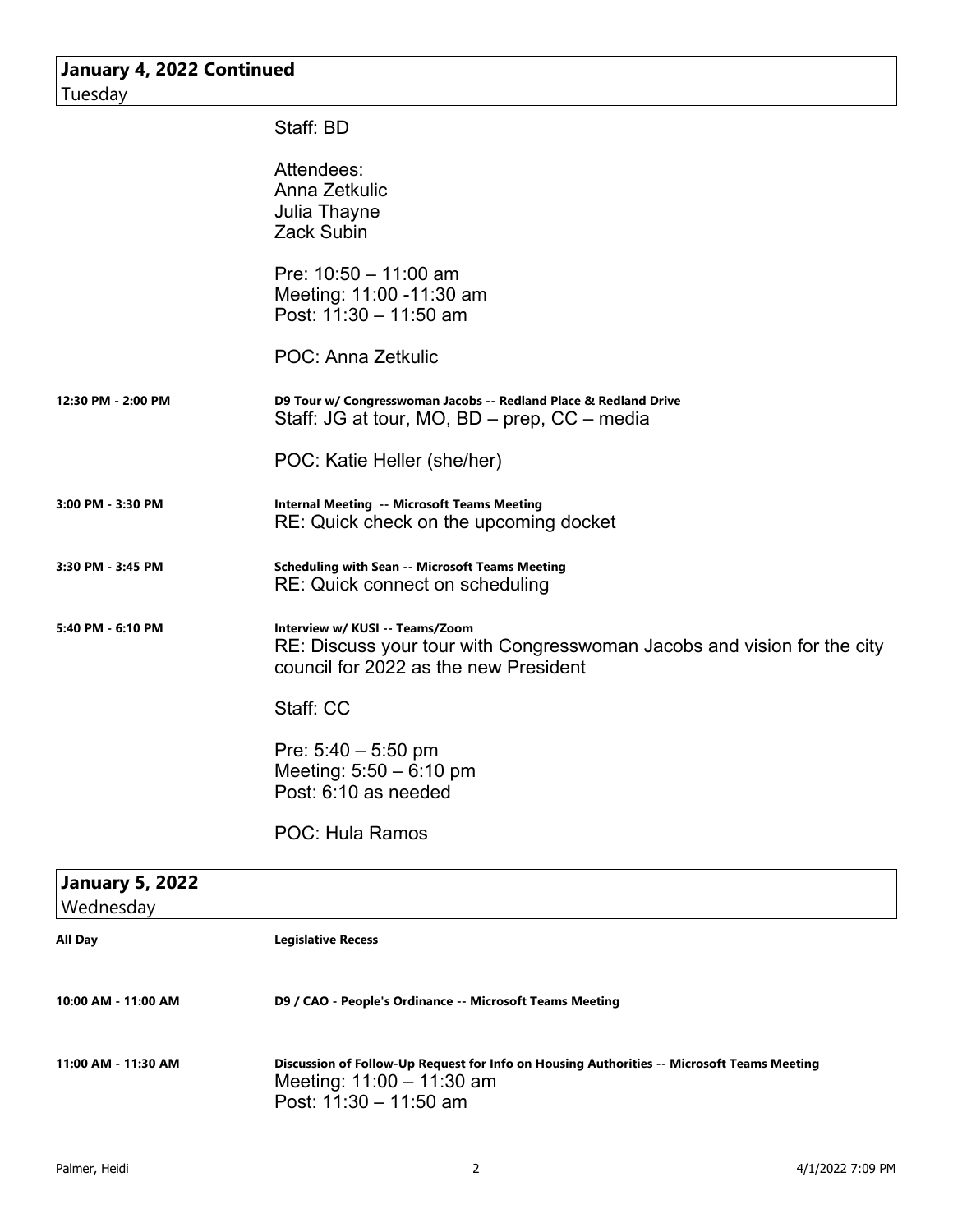| January 5, 2022 Continued |                                                                                                                                                                                                   |
|---------------------------|---------------------------------------------------------------------------------------------------------------------------------------------------------------------------------------------------|
| Wednesday                 |                                                                                                                                                                                                   |
| 12:00 PM - 1:00 PM        | Internal Meeting -- Sean's Office<br>RE: Sean and Lydia                                                                                                                                           |
| 1:00 PM - 1:15 PM         | Prep for UT Interview -- Microsoft Teams Meeting                                                                                                                                                  |
| 1:30 PM - 2:00 PM         | IBA Ad Hoc Group Meeting -- Zoom<br>RE: Informal ad hoc meeting to<br>discuss and review the recruitment brochure and timeline for IBA                                                            |
|                           | Attendees:<br><b>Council President Elo-Rivera</b><br>Council President pro Tem Montgomery Steppe<br><b>Councilmember Chris Cate</b><br><b>Councilmember Raul Campillo</b><br>Pamela Derby, CPS HR |
| 2:00 PM - 3:10 PM         | Interview w/ Matt Hall, U-T -- Teams/Zoom<br>RE: The opinion team at the U-T would like to discuss your priorities and<br>expectations as council president.                                      |
|                           | Staff: CC, MR                                                                                                                                                                                     |
|                           | Meeting: $2:00 - 3:00$ pm<br>Post: $3:00 - 3:10$ pm                                                                                                                                               |
|                           | <b>POC: Matthew Hall</b>                                                                                                                                                                          |
| 4:00 PM - 5:00 PM         | Staff Midweek Check-in -- Microsoft Teams Meeting<br>RE: Mandatory for all staff to ask any questions regarding casework or any<br>other topics.                                                  |
| <b>January 6, 2022</b>    |                                                                                                                                                                                                   |
| Thursday                  |                                                                                                                                                                                                   |
| All Day                   | <b>Legislative Recess</b>                                                                                                                                                                         |
| 9:00 AM - 9:30 AM         | <b>B&amp;GE Memo meeting -- Microsoft Teams Meeting</b>                                                                                                                                           |
| 9:30 AM - 10:00 AM        | <b>Budget Priorities Memo meeting -- Microsoft Teams Meeting</b>                                                                                                                                  |
| 2:00 PM - 2:30 PM         | CP Elo-Rivera / CM Moreno Monthly Meeting -- Zoom/Sean's Office<br>RE: Monthly meeting to connect                                                                                                 |
|                           | Attendees:<br><b>Council President Elo-Rivera</b><br><b>Councilmember Moreno</b>                                                                                                                  |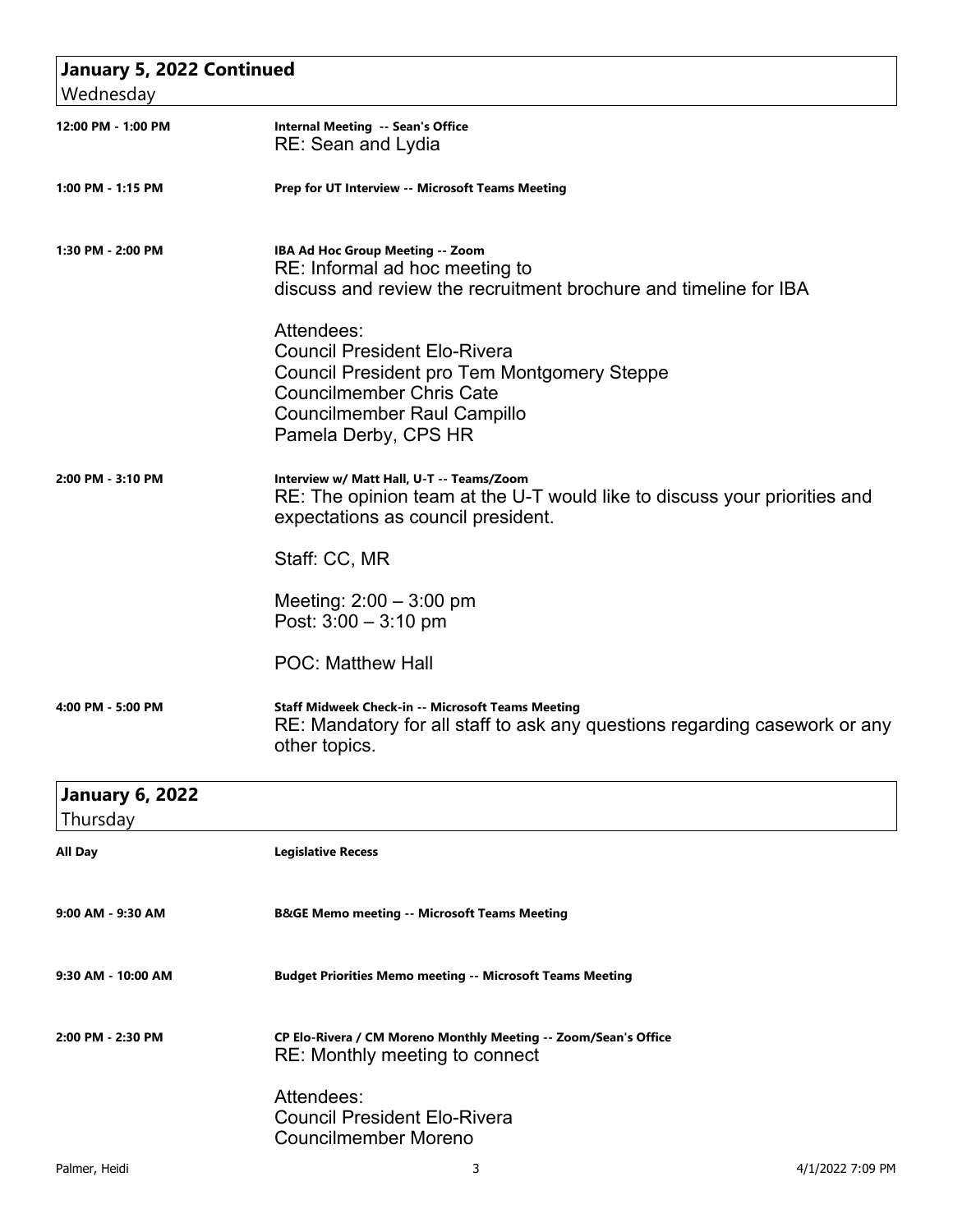| January 6, 2022 Continued |                                                                                                                                                                    |
|---------------------------|--------------------------------------------------------------------------------------------------------------------------------------------------------------------|
| Thursday                  |                                                                                                                                                                    |
|                           | Lydia Van Note, D9 Chief of Staff<br>Travis Knowles, D8 Chief of Staff                                                                                             |
|                           | Meeting: $2:00 - 2:30$ pm<br>Post: $2:30 - 2:50$ pm                                                                                                                |
|                           | POC: Heidi                                                                                                                                                         |
| 3:00 PM - 3:30 PM         | <b>CP/CAO Weekly Briefing -- Microsoft Teams Meeting</b>                                                                                                           |
| 4:00 PM - 5:00 PM         | <b>Docket Briefing -- Microsoft Teams Meeting</b><br>RE: Staff please be ready to brief on upcoming Council items and submit<br>your<br>briefs to Maya as directed |
| 5:20 PM - 5:50 PM         | Interview w/ 10News Reporter Jennifer Kastner -- Teams/Zoom<br><b>RE: College Area ADUs</b>                                                                        |
|                           | Staff: CC                                                                                                                                                          |
|                           | Pre: $5:20 - 5:30$ pm<br>Meeting: $5:30 - 5:50$ pm                                                                                                                 |

| <b>January 7, 2022</b> |                                                                                                                                                             |
|------------------------|-------------------------------------------------------------------------------------------------------------------------------------------------------------|
| Friday                 |                                                                                                                                                             |
| All Day                | <b>Legislative Recess</b>                                                                                                                                   |
| 8:00 AM - 8:45 AM      | SPEAK: Klein Group -- Zoom<br>RE: We would love to get the Council President's thoughts on the new year<br>and on his "moon shot" of reducing homelessness. |
|                        | Staff: BW, MR, CC - Comms FYI                                                                                                                               |
|                        | <b>POC: Mel Katz</b>                                                                                                                                        |
| 8:50 AM - 9:50 AM      | SD Building Trades/Progressive Alliance -- Zoom<br>RE: Discuss some policies that are moving through the City                                               |
|                        | Staff: LVN                                                                                                                                                  |
|                        | Attendees:<br>Carol Kim<br>Lucas O'Connor                                                                                                                   |
|                        | Pre: $8:50 - 9:00$ am                                                                                                                                       |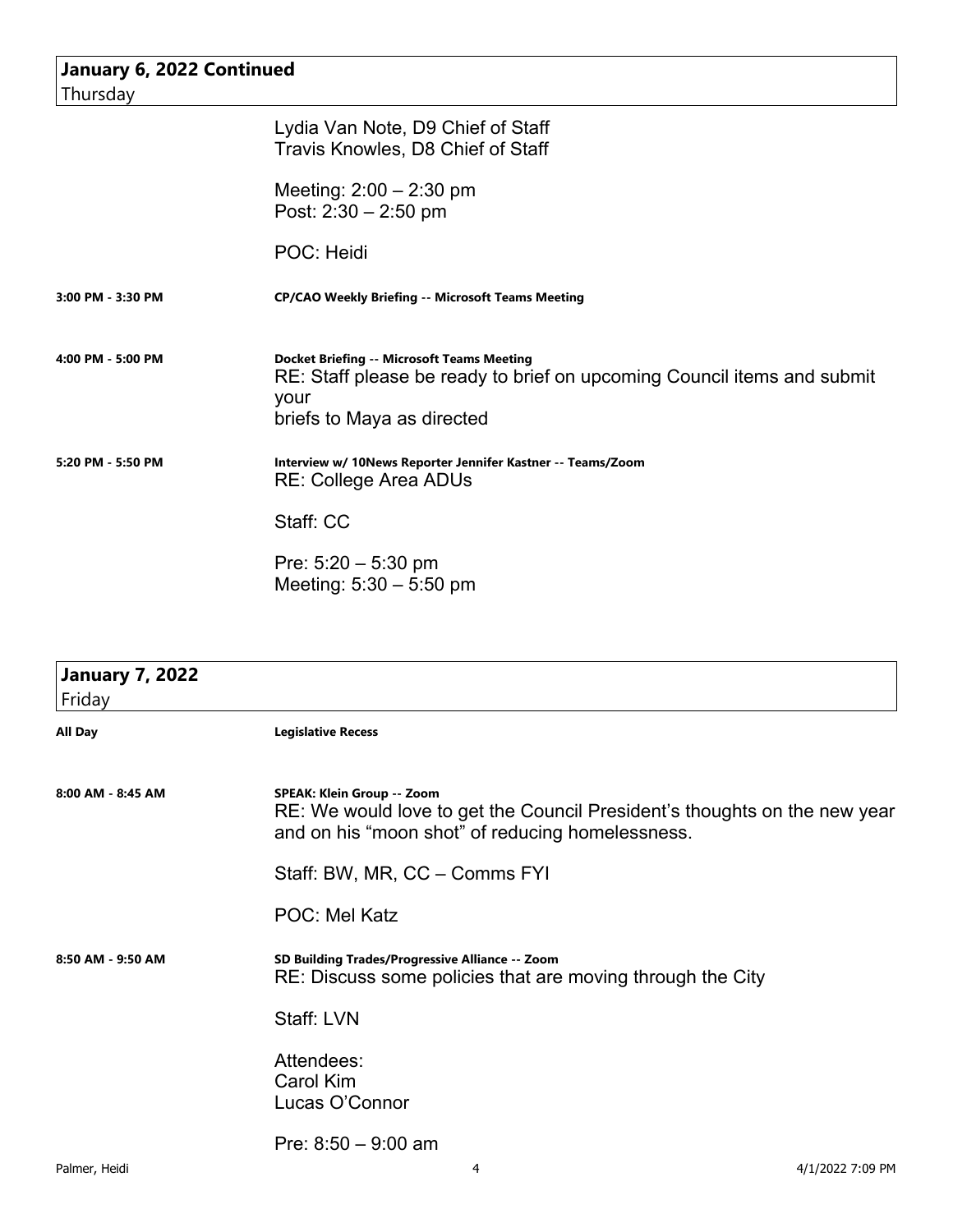| January 7, 2022 Continued |                                                                                                                                                         |
|---------------------------|---------------------------------------------------------------------------------------------------------------------------------------------------------|
| Friday                    |                                                                                                                                                         |
|                           | Meeting: $9:00 - 9:30$ am<br>Post: $9:30 - 9:50$ am                                                                                                     |
|                           | POC: Carol Kim                                                                                                                                          |
| 10:00 AM - 10:30 AM       | CityTV -- CityTV studio at CCP 416<br>RE: Record voice-over for State of The City                                                                       |
|                           | Staff: CC                                                                                                                                               |
|                           | POC: Alex Handy or Javier Gómez                                                                                                                         |
| 11:00 AM - 11:30 AM       | Forward Docket Briefing -- Teams/Sean's Office<br>RE: Review items for future dockets                                                                   |
|                           | Staff: LVN, MR, HL, CC                                                                                                                                  |
| 1:00 PM - 1:30 PM         | CP Elo-Rivera / CM LaCava Monthly Meeting -- Zoom<br>RE: Monthly meeting to connect                                                                     |
|                           | Attendees:<br><b>Council President Elo-Rivera</b><br>Councilmember LaCava<br>Lydia Van Note, D9 Chief of Staff<br>Vicky Joes, D1 Chief of Staff         |
|                           | POC: Heidi                                                                                                                                              |
|                           | Meeting: $1:00 - 1:30$ pm<br>Post: $1:30 - 1:50$ pm                                                                                                     |
| 3:00 PM - 3:30 PM         | CD9/IBA Weekly Briefing -- D9 Office/Teams                                                                                                              |
| <b>January 8, 2022</b>    |                                                                                                                                                         |
| Saturday                  |                                                                                                                                                         |
| 6:00 AM - 7:00 AM         | Support Local 542 -- 8364 Clairemont Mesa Blvd, San Diego, CA 92111<br>RE: Support Local 542 at the picket line                                         |
|                           | Staff: BD                                                                                                                                               |
|                           | POC: Sal Abrica                                                                                                                                         |
| 5:30 PM - 9:00 PM         | NECA Installation Dinner and Dance -- Marriott Marquis, 333 West Harbor Drive, San Diego, CA. 92123<br><b>RE: Installation of Officers Dinner Dance</b> |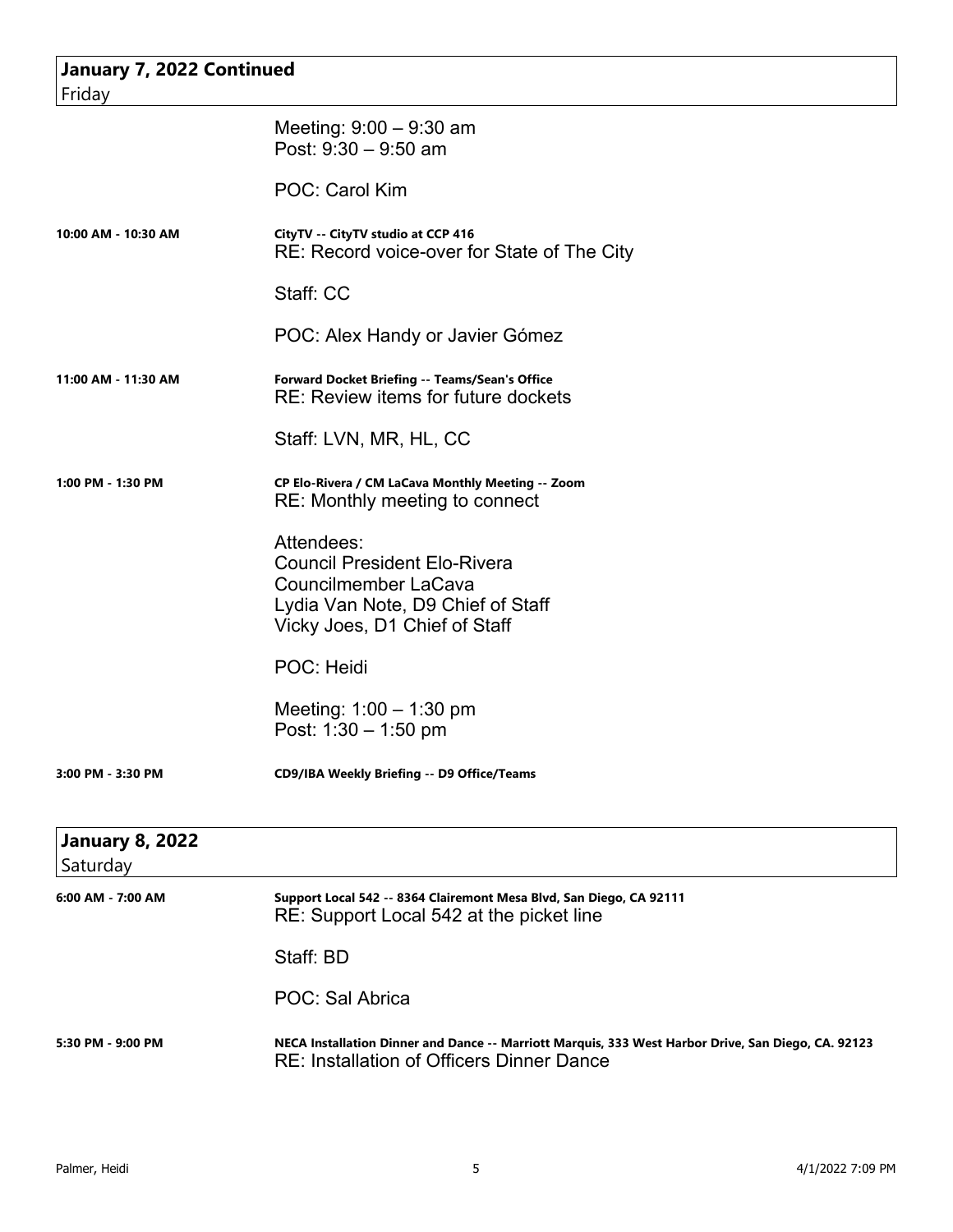## **January 9, 2022**

Sunday

**12:00 PM - 3:00 PM D9 Leadership Team Workshop -- Teams/Sean's Office** 

| <b>January 10, 2022</b><br>Monday |                                                                                                                                                                                                                                                                                                                                                                                                                                       |
|-----------------------------------|---------------------------------------------------------------------------------------------------------------------------------------------------------------------------------------------------------------------------------------------------------------------------------------------------------------------------------------------------------------------------------------------------------------------------------------|
| 8:00 AM - 9:00 AM                 | IBA Ad Hoc Group Meeting -- Zoom<br>RE: Informal ad hoc meeting to discuss and review the recruitment<br>brochure<br>and timeline for IBA<br>Attendees:<br><b>Council President Elo-Rivera</b><br>Lydia Van Note<br><b>Council President pro Tem Montgomery Steppe</b><br>Henry Foster III<br><b>Councilmember Cate</b><br><b>Francis Barraza</b><br><b>Councilmember Campillo</b><br><b>Michael Simonsen</b><br>Pamela Derby, CPS HR |
| 9:00 AM - 10:00 AM                | <b>Public Comment for Special Closed Session -- Zoom</b>                                                                                                                                                                                                                                                                                                                                                                              |
| 10:00 AM - 11:30 AM               | <b>SPECIAL CLOSED SESSION MEETING -- Microsoft Teams Meeting</b>                                                                                                                                                                                                                                                                                                                                                                      |
| 12:00 PM - 1:00 PM                | <b>Staff Meeting -- Microsoft Teams Meeting</b><br>RE: Organizational items and updates for Council dockets                                                                                                                                                                                                                                                                                                                           |
| 1:00 PM - 1:30 PM                 | Bi-Weekly PO Check-in -- Microsoft Teams Meeting<br><b>RE: Discuss People's Ordinance</b>                                                                                                                                                                                                                                                                                                                                             |
| 1:30 PM - 5:00 PM                 | Staff: LVN, BD, MR<br>Council -- Zoom<br>Prep: $1:30 - 2:00$ pm<br>Council: 2:00 - 5:00 pm                                                                                                                                                                                                                                                                                                                                            |
| 2:00 PM - 6:00 PM                 | <b>Internal -- Microsoft Teams Meeting</b>                                                                                                                                                                                                                                                                                                                                                                                            |
| 6:30 PM - 7:00 PM                 | SPEAK: SD Green New Deal Alliance -- Zoom<br>RE: Discuss the People's Ordinance and other topics                                                                                                                                                                                                                                                                                                                                      |
|                                   | Staff: BD TPs and at meeting, CC – Comms FYI                                                                                                                                                                                                                                                                                                                                                                                          |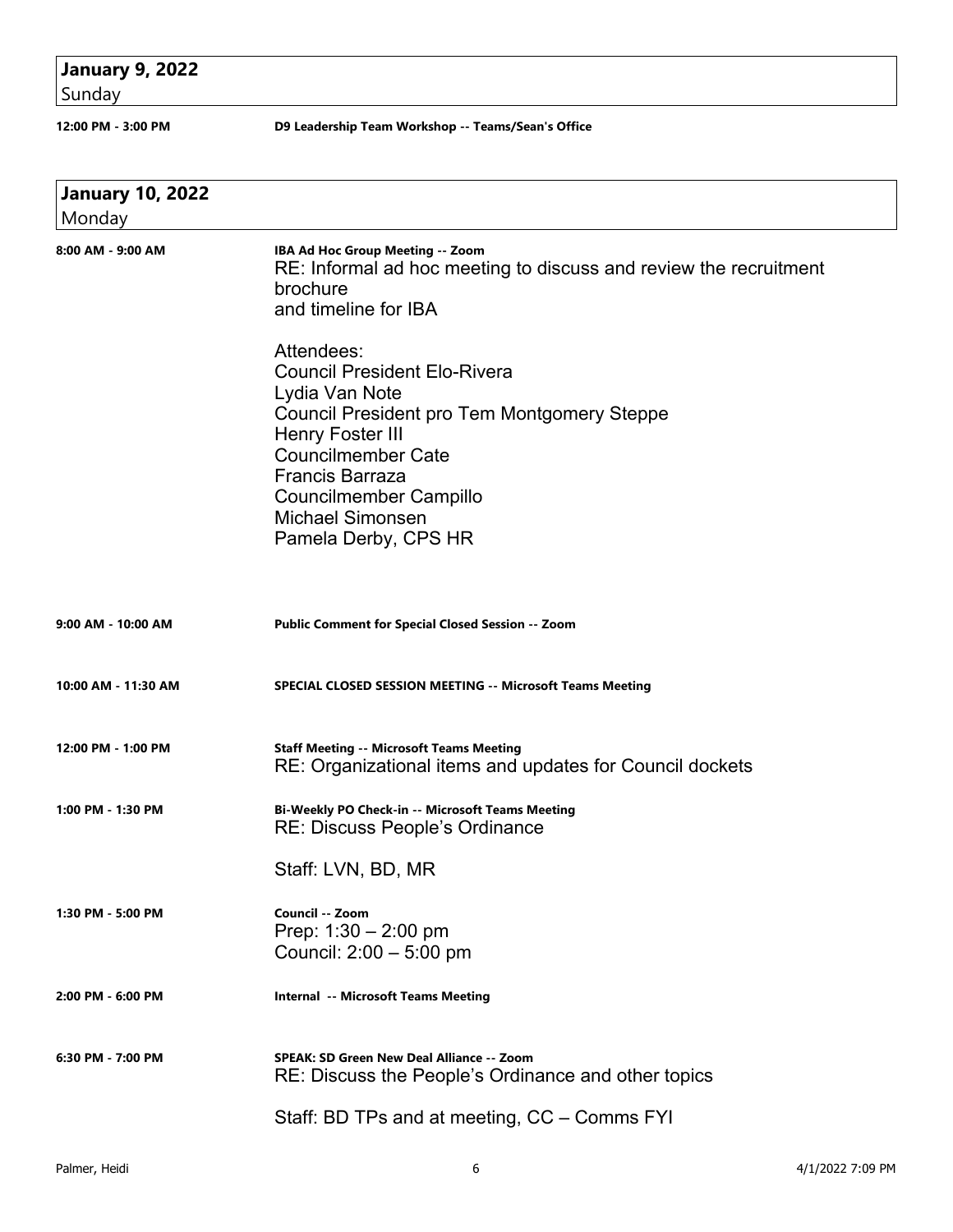### **January 10, 2022 Continued** Monday

POC: Maleeka Marsden

| <b>January 11, 2022</b> |                                                                                                                                                                                                    |
|-------------------------|----------------------------------------------------------------------------------------------------------------------------------------------------------------------------------------------------|
| Tuesday                 |                                                                                                                                                                                                    |
| 7:00 AM - 7:30 AM       | SPEAK: Interview w/ NBC7 -- Microsoft Teams Meeting<br>RE: Outlook for the City Council in 2022, Top Goals, Any unfinished<br>business from last year                                              |
|                         | Staff: CC                                                                                                                                                                                          |
|                         | Pre: $7:00 - 7:10/15$ am<br>Meeting: $7:15 - 7:25$ am<br>Post: $7:25 - 7:30$ am                                                                                                                    |
|                         | <b>POC: Ruston Grau</b>                                                                                                                                                                            |
| 8:00 AM - 8:30 AM       | SPEAK: SD Regional Chamber of Commerce Public Policy Committee Meeting -- Zoom<br>RE: Speak about his priorities, and where<br>some issues like stormwater and the People's Ordinance are heading. |
|                         | Staff: BD TPs/Mtg, CC - Comms FYI                                                                                                                                                                  |
|                         | Other Attendees: Christine Moore, Chair and Jarryd Davis, Vice Chair                                                                                                                               |
|                         | <b>POC: Stefanie Benvenuto</b>                                                                                                                                                                     |
| 9:00 AM - 9:30 AM       | Internal Meeting -- Microsoft Teams Meeting<br><b>RE: Land Use Development Code</b>                                                                                                                |
| 9:30 AM - 11:00 AM      | Council -- Zoom<br>Prep: $9:30 - 10:00$ am<br>Council: 10:00 - 11:00 am                                                                                                                            |
| 10:00 AM - 11:00 AM     | <b>Internal -- Microsoft Teams Meeting</b>                                                                                                                                                         |
| 11:00 AM - 1:00 PM      | <b>CLOSED SESSION -- Microsoft Teams Meeting</b>                                                                                                                                                   |
| 1:30 PM - 6:00 PM       | Council/HA/PFFA -- Zoom/Sean's Office<br>Prep: $1:30 - 2:00$ pm<br>Meeting: $2:00 - 6:00$ pm                                                                                                       |
| 2:00 PM - 6:00 PM       | <b>Internal -- Microsoft Teams Meeting</b>                                                                                                                                                         |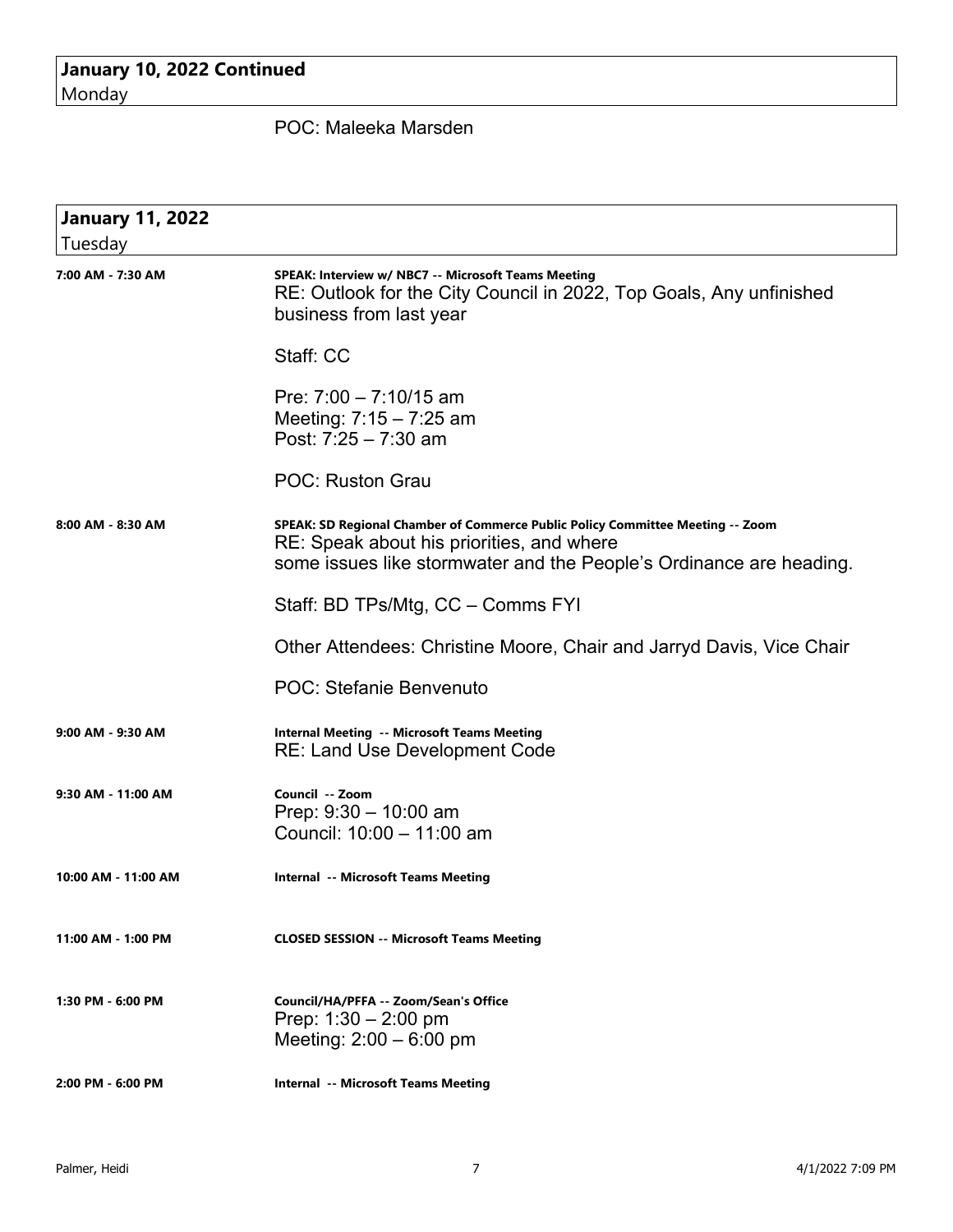| <b>January 12, 2022</b><br>Wednesday |                                                                                                                                                   |
|--------------------------------------|---------------------------------------------------------------------------------------------------------------------------------------------------|
| 8:30 AM - 9:00 AM                    | <b>SOTC Preview -- Microsoft Teams Meeting</b><br>RE: The Mayor's team will provide a preview of the State of the City<br>address                 |
|                                      | Staff: LVN, HL                                                                                                                                    |
| 9:00 AM - 9:30 AM                    | <b>MTS EC Briefing -- Microsoft Teams Meeting</b>                                                                                                 |
| 9:30 AM - 10:00 AM                   | <b>SANDAG BOD Briefing -- Microsoft Teams Meeting</b>                                                                                             |
| 10:00 AM - 11:00 AM                  | <b>Internal Meeting -- Microsoft Teams Meeting</b><br><b>RE: Transportation Policy</b>                                                            |
| 10:50 AM - 11:50 AM                  | <b>CPPT Montgomery Steppe Monthly Meeting -- Zoom</b><br><b>RE: Monthly Check-in</b>                                                              |
|                                      | Attendees:<br><b>CP Elo-Rivera</b><br>Lydia Van Note<br><b>CPPT Montgomery Steppe</b><br><b>Henry Foster III</b>                                  |
|                                      | Pre: 10:50 - 11:00 am<br>Meeting: 11 - 11:30 am<br>Post: 11:30 - 11:50 am                                                                         |
|                                      | POC: Stephanie Sanchez or Heidi Palmer                                                                                                            |
| 1:00 PM - 2:00 PM                    | SOTC Rehearsal -- Zoom<br><b>RE: Rehearsal for SOTC</b>                                                                                           |
|                                      | Staff: HL at rehearsal, MR/CC - FYI                                                                                                               |
| 1:50 PM - 2:50 PM                    | <b>Monarch Group -- Zoom</b><br>RE: Monarch's HomeTownSD proposal for redevelopment of the Sports<br>Arena property                               |
|                                      | Staff: BW, MR - opt                                                                                                                               |
|                                      | Attendees:<br>Sarah Kruger Jager<br>Linda Mandolini<br>Ray Tersini<br>Erik Judson<br><b>Keith Maddox</b><br>Debbie Ruane<br><b>Marco Gonzalez</b> |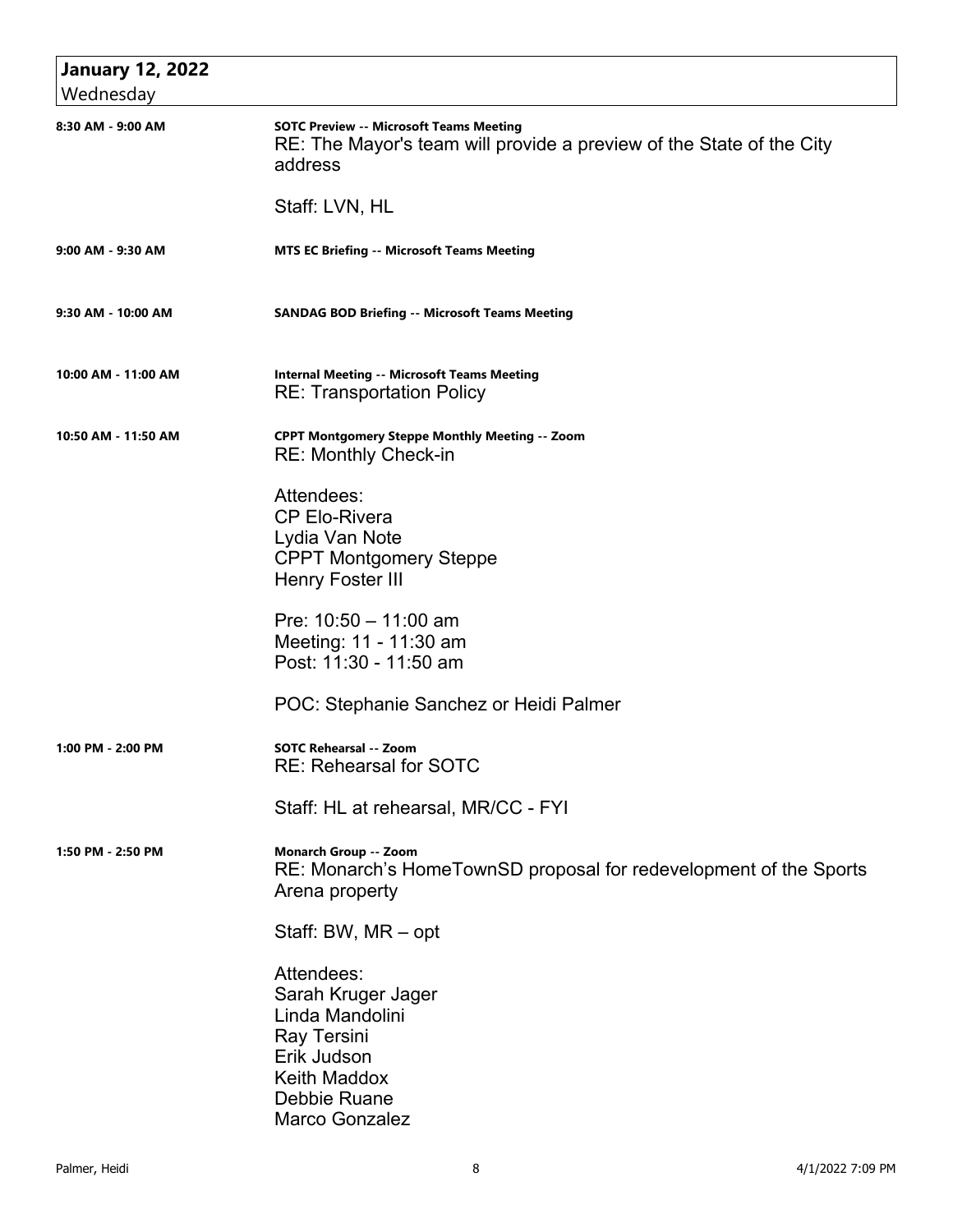| Wednesday                           | January 12, 2022 Continued                                                                                                                                                                                                                                                                                                                                                  |  |
|-------------------------------------|-----------------------------------------------------------------------------------------------------------------------------------------------------------------------------------------------------------------------------------------------------------------------------------------------------------------------------------------------------------------------------|--|
|                                     |                                                                                                                                                                                                                                                                                                                                                                             |  |
|                                     | Pre: $1:50 - 2:00$ pm                                                                                                                                                                                                                                                                                                                                                       |  |
|                                     | Meeting: $2:00 - 2:30$ pm                                                                                                                                                                                                                                                                                                                                                   |  |
|                                     | Post: $2:30 - 2:50$ pm                                                                                                                                                                                                                                                                                                                                                      |  |
|                                     | <b>POC: Sarah Kruer</b>                                                                                                                                                                                                                                                                                                                                                     |  |
| 2:50 PM - 3:50 PM                   | 1:1 Betsy Brennan, DSDP -- Zoom<br>RE: Connect regarding Downtown issues                                                                                                                                                                                                                                                                                                    |  |
|                                     | Staff: None                                                                                                                                                                                                                                                                                                                                                                 |  |
|                                     | Attendees:                                                                                                                                                                                                                                                                                                                                                                  |  |
|                                     | Betsy Brennan, CEO                                                                                                                                                                                                                                                                                                                                                          |  |
|                                     | Meeting: 3:00 - 3:30 pm                                                                                                                                                                                                                                                                                                                                                     |  |
|                                     | Post: $3:30 - 3:50$ pm with LVN                                                                                                                                                                                                                                                                                                                                             |  |
|                                     |                                                                                                                                                                                                                                                                                                                                                                             |  |
|                                     | <b>POC: Carolyn Perkins</b>                                                                                                                                                                                                                                                                                                                                                 |  |
| 4:00 PM - 5:00 PM                   | <b>Staff Midweek Check-in -- Microsoft Teams Meeting</b><br>RE: Mandatory for all staff to ask any questions regarding casework or any<br>other topics.                                                                                                                                                                                                                     |  |
| 5:30 PM - 7:30 PM                   | State of the City -- Zoom<br>Event Information: Due to the rising cases of COVID-19 and<br>following the lead of Council for in person meetings - we are reverting to a<br>completely remote State of the City Address. The Zoom information and<br>details will be sent out as a usual for the "special" City Council meeting. It<br>will be the same format as last year. |  |
|                                     | <b>Staff/Guest: LVN</b>                                                                                                                                                                                                                                                                                                                                                     |  |
|                                     | Other Attendees: Mayor, Councilmembers, their Chiefs, IBA, City Attorney<br>and Clerk                                                                                                                                                                                                                                                                                       |  |
|                                     | POC: Javier Gómez                                                                                                                                                                                                                                                                                                                                                           |  |
| <b>January 13, 2022</b><br>Thursday |                                                                                                                                                                                                                                                                                                                                                                             |  |
| 7:55 AM - 8:25 AM                   | SPEAK: Downtown Planning & Public Policy Committee -- Zoom<br><b>RE: People's Ordinance</b>                                                                                                                                                                                                                                                                                 |  |
|                                     | Staff: BD, CC - Comms FYI                                                                                                                                                                                                                                                                                                                                                   |  |

POC: Rebecca Rybczyk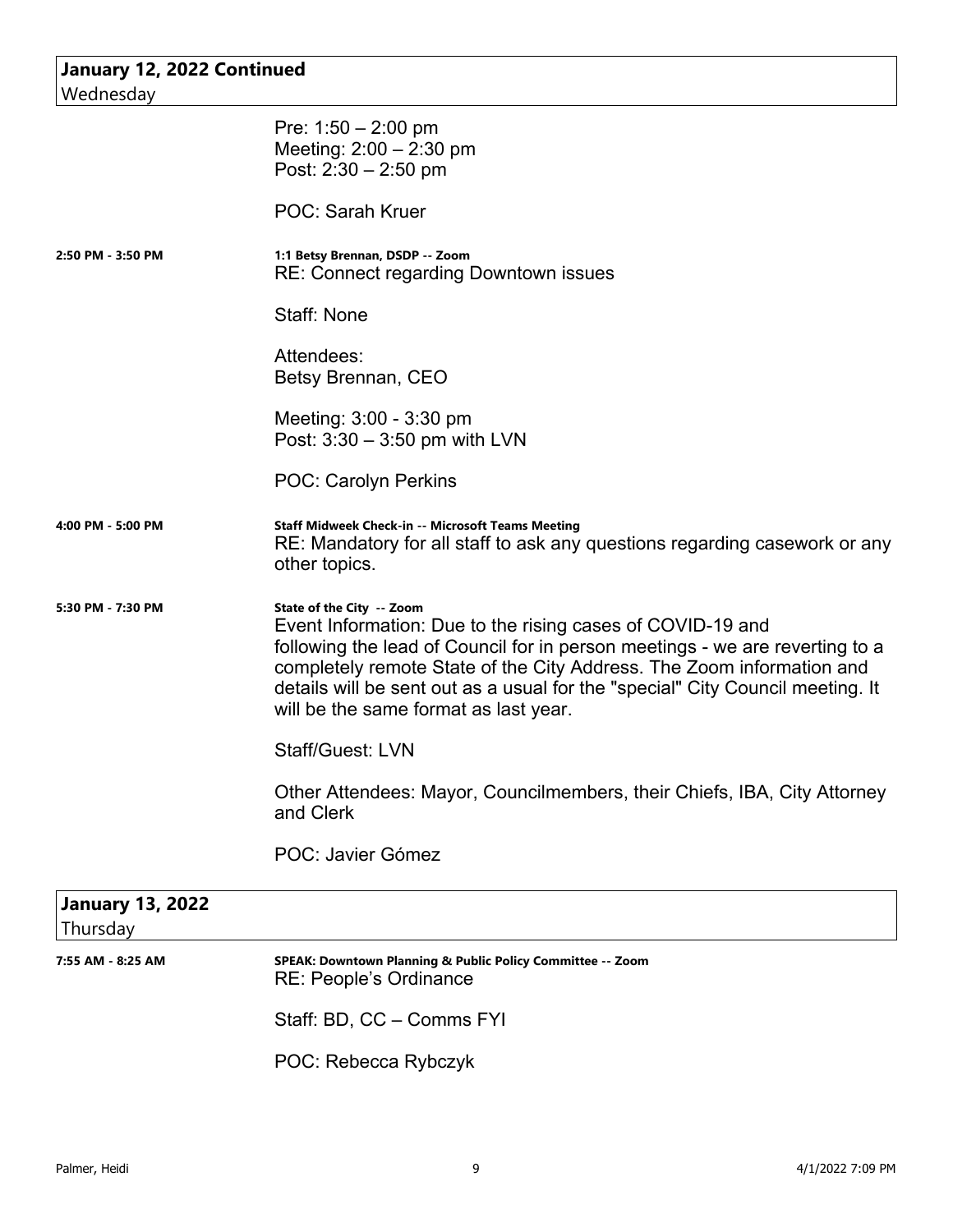| January 13, 2022 Continued<br>Thursday |                                                                                                                                                                                                                                                                                             |  |
|----------------------------------------|---------------------------------------------------------------------------------------------------------------------------------------------------------------------------------------------------------------------------------------------------------------------------------------------|--|
| 9:00 AM - 12:00 PM                     | <b>MTS Exec Committee -- Zoom</b>                                                                                                                                                                                                                                                           |  |
| 1:00 PM - 1:30 PM                      | CD9 CP Elo-Rivera/City Auditor -- Microsoft Teams Meeting<br>RE: Discuss confidential IT security risks to the water and wastewater<br>systems. We would also like to provide an update on our proposed ballot<br>measure for independent legal counsel for the Office of the City Auditor. |  |
|                                        | Attendees:<br><b>CP Elo-Rivera</b><br>Lydia Van Note<br>Andy Hanau, City Auditor<br>Danielle Knighten, Deputy City Auditor<br><b>Steve Gomez, Principal IT Auditor</b>                                                                                                                      |  |
|                                        | Meeting: $1:00 - 1:30$ pm<br>Post: $1:30 - 1:45$ pm                                                                                                                                                                                                                                         |  |
| 1:45 PM - 2:45 PM                      | Monthly w/ Mayor Todd Gloria -- Teams/Zoom<br>RE: Monthly Check-in                                                                                                                                                                                                                          |  |
|                                        | Staff: LVN                                                                                                                                                                                                                                                                                  |  |
|                                        | Attendees:<br><b>Mayor Todd Gloria</b><br>Paola Avila<br>Javier Gómez<br><b>Jessica Lawrence</b>                                                                                                                                                                                            |  |
|                                        | Pre: $1:45 - 2:00$ pm<br>Meeting: $2:00 - 2:30$ pm<br>Post: $2:30 - 2:45$ pm                                                                                                                                                                                                                |  |
|                                        | <b>POC: Michelle Porras</b>                                                                                                                                                                                                                                                                 |  |
| 3:00 PM - 3:30 PM                      | <b>CP/CAO Weekly Briefing -- Microsoft Teams Meeting</b>                                                                                                                                                                                                                                    |  |
| 3:30 PM - 4:30 PM                      | Forward Docket Briefing -- Teams/Sean's Office<br>RE: Review items for future dockets                                                                                                                                                                                                       |  |
|                                        | Staff: LVN, MR, HL, CC                                                                                                                                                                                                                                                                      |  |
| 4:30 PM - 5:00 PM                      | Scheduling with Sean -- Microsoft Teams Meeting                                                                                                                                                                                                                                             |  |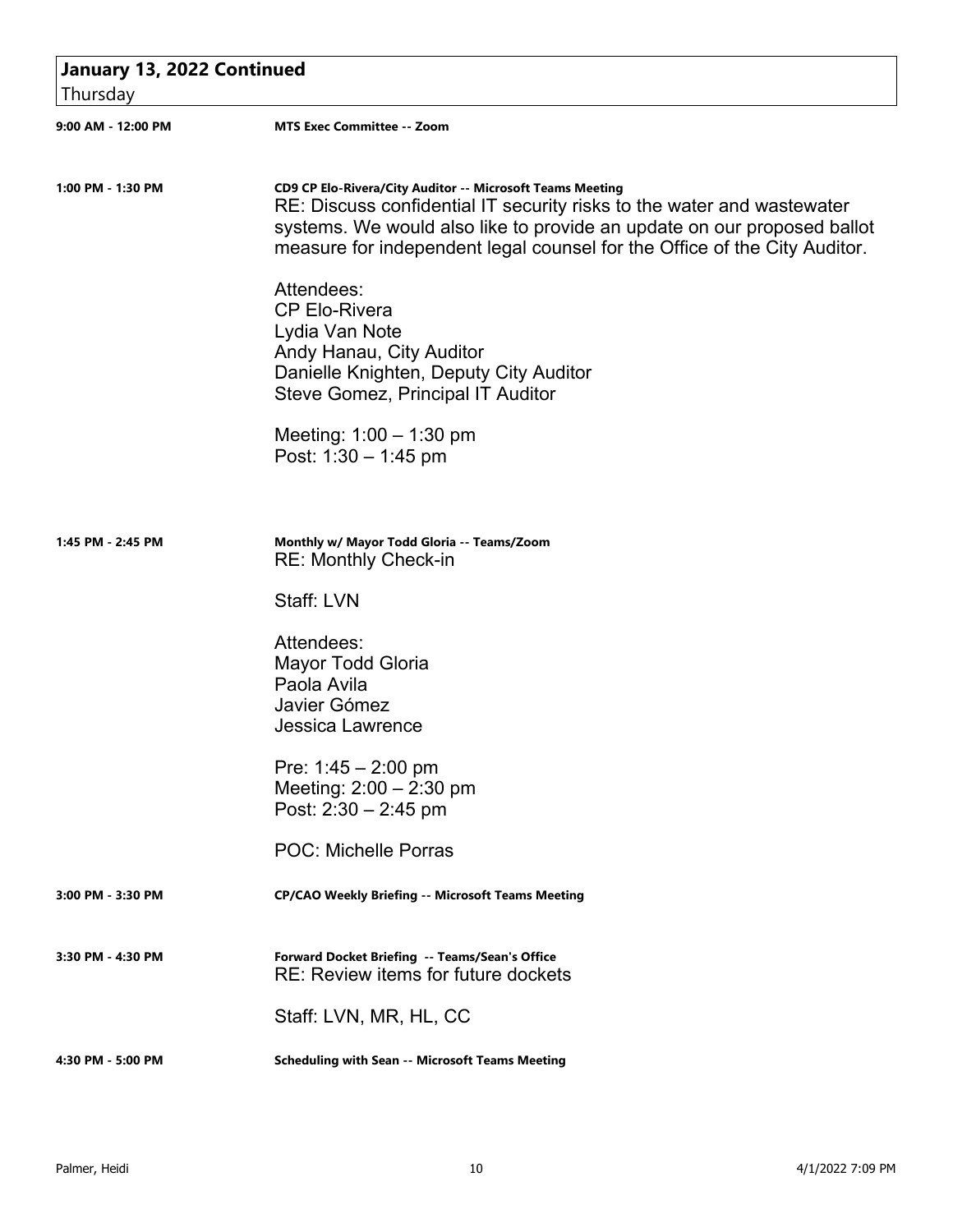# **January 13, 2022 Continued**

Thursday

**6:00 PM - 7:00 PM YMCA Dr. Martin Luther King, Jr. Human Dignity Award Event -- Virtual**

| <b>January 14, 2022</b>           |                                                                                                                                                                                                                                                                                                                                                                                                                                                                                        |
|-----------------------------------|----------------------------------------------------------------------------------------------------------------------------------------------------------------------------------------------------------------------------------------------------------------------------------------------------------------------------------------------------------------------------------------------------------------------------------------------------------------------------------------|
| Friday                            |                                                                                                                                                                                                                                                                                                                                                                                                                                                                                        |
| 8:00 AM - 8:30 AM                 | <b>CD9/IBA Weekly Briefing -- Microsoft Teams Meeting</b>                                                                                                                                                                                                                                                                                                                                                                                                                              |
| 9:00 AM - 12:00 PM                | <b>SANDAG Board Meeting -- Zoom</b>                                                                                                                                                                                                                                                                                                                                                                                                                                                    |
| 12:00 PM - 12:30 PM               | <b>Forward Docket Continued -- Microsoft Teams Meeting</b>                                                                                                                                                                                                                                                                                                                                                                                                                             |
| <b>January 17, 2022</b><br>Monday |                                                                                                                                                                                                                                                                                                                                                                                                                                                                                        |
| All Day                           | Dr. Martin Luther King Jr. Day                                                                                                                                                                                                                                                                                                                                                                                                                                                         |
| All Day                           | <b>Legislative Recess</b>                                                                                                                                                                                                                                                                                                                                                                                                                                                              |
| 8:00 AM - 10:00 AM                | MLK Day of Service with Chicano Federation -- 5052 Wightman Street, San Diego, CA, 92105<br>Event Information: This year for MLK day of service we wanted to invite<br>Council President Elo-Rivera to stop by our day of service project. We will<br>be hosting it at our affordable housing property in your district and it'd be<br>great if he could join us. We will be doing fence maintenance, painting and<br>clean up.                                                        |
|                                   | Staff: CC                                                                                                                                                                                                                                                                                                                                                                                                                                                                              |
|                                   | <b>POC: Lupe Flores</b>                                                                                                                                                                                                                                                                                                                                                                                                                                                                |
| 10:00 AM - 11:00 AM               | 34th Annual All Peoples Celebration -- Zoom<br>Event Information: Alliance San Diego is excited to celebrate the life and<br>legacy of Dr. Martin Luther King Jr. The event will be held virtually with a<br>live, dynamic program. We are ready to welcome our beloved community<br>back for amazing performances and a powerful keynote from disabled<br>rights activist Rebecca Cokley who is the Program Officer at the Office of<br>the President. Learn more about Rebecca here. |
|                                   | <b>Staff: None</b>                                                                                                                                                                                                                                                                                                                                                                                                                                                                     |
|                                   | <b>Other Attendees: Community leaders</b>                                                                                                                                                                                                                                                                                                                                                                                                                                              |
|                                   | POC: Miesha Rice                                                                                                                                                                                                                                                                                                                                                                                                                                                                       |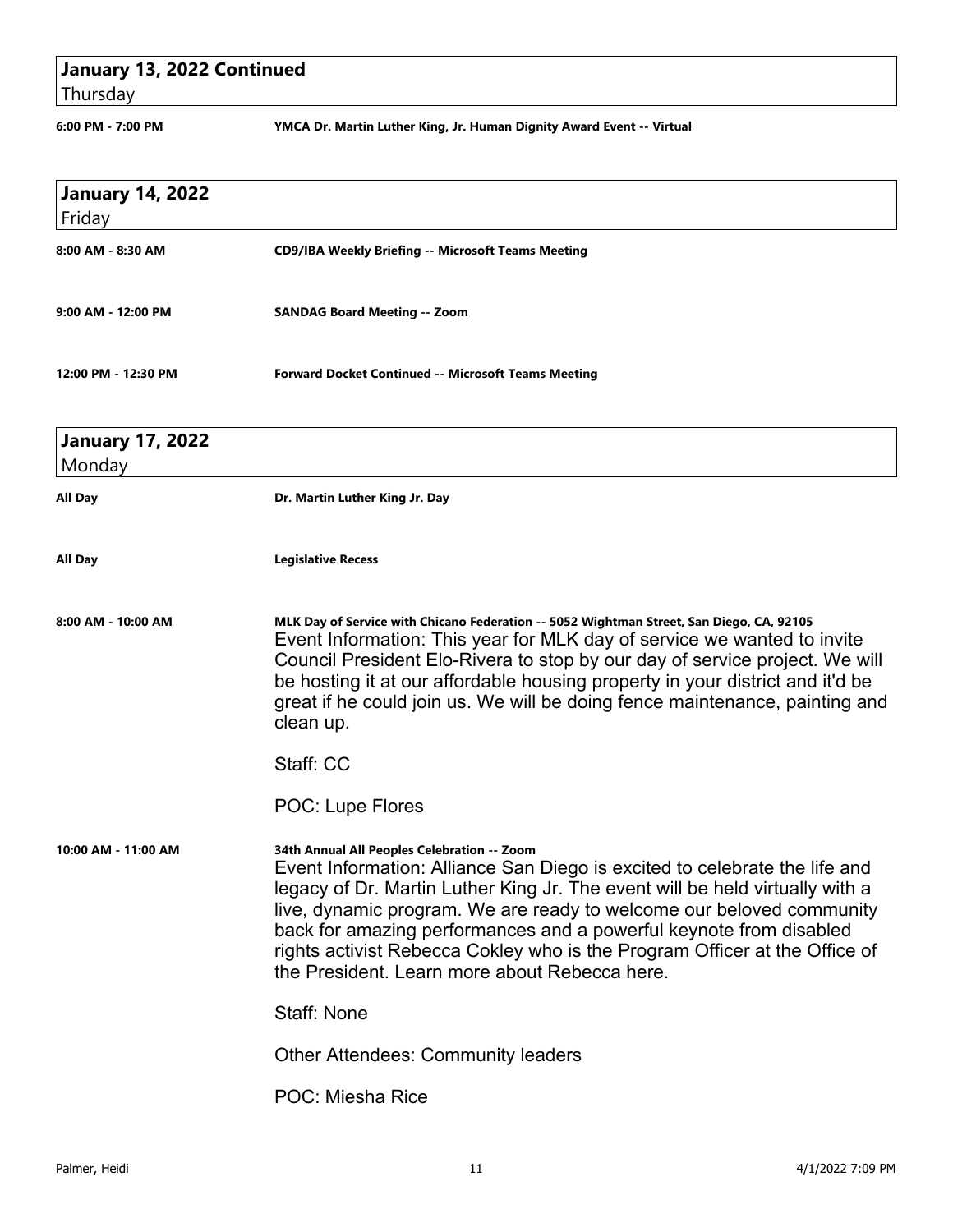| <b>January 18, 2022</b> |                                                                                                                                                  |
|-------------------------|--------------------------------------------------------------------------------------------------------------------------------------------------|
| Tuesday                 |                                                                                                                                                  |
| All Day                 | Dr. Martin Luther King Jr. Day                                                                                                                   |
| All Day                 | <b>Legislative Recess</b>                                                                                                                        |
| 9:00 AM - 10:00 AM      | <b>Managers Check-in -- Microsoft Teams Meeting</b>                                                                                              |
| 11:00 AM - 11:30 AM     | CP Elo-Rivera Flag Headshot -- 13th Floor<br>RE: New headshot with flag in background.                                                           |
| 11:30 AM - 12:30 PM     | Internal Meeting -- Sean's Office                                                                                                                |
| 1:00 PM - 1:30 PM       | <b>Budget Briefing -- Microsoft Teams Meeting</b>                                                                                                |
| 1:30 PM - 2:00 PM       | <b>Rules Briefing -- Microsoft Teams Meeting</b>                                                                                                 |
| 1:50 PM - 2:50 PM       | CP Elo-Rivera/CM Cate Monthly Meeting -- Zoom<br><b>RE: Monthly Check-in</b>                                                                     |
|                         | Attendees:<br><b>CP Elo-Rivera</b><br>Lydia Van Note<br><b>CM Cate</b><br><b>Francis Barraza</b>                                                 |
|                         | Pre: $1:50 - 2:00$ pm<br>Meeting: 2:00 - 2:30 pm<br>Post: $2:30 - 2:50$ pm                                                                       |
|                         | POC: Libby N or Heidi Palmer                                                                                                                     |
| 3:00 PM - 3:30 PM       | <b>Record Videos -- Sean's Office</b><br>RE: For Karen New Year and SD Junior League                                                             |
|                         | Staff: CC                                                                                                                                        |
| 4:00 PM - 5:00 PM       | Tour of Your Safe Place - A Family Justice Center -- 1122 Broadway, Suite 200, San Diego, CA 92101<br>Event Information: Tour of Your Safe Place |
|                         | Staff: MZ                                                                                                                                        |
|                         | Other Attendees: Diane Doherty, Executive Director                                                                                               |
|                         | POC: Sabrina Gana                                                                                                                                |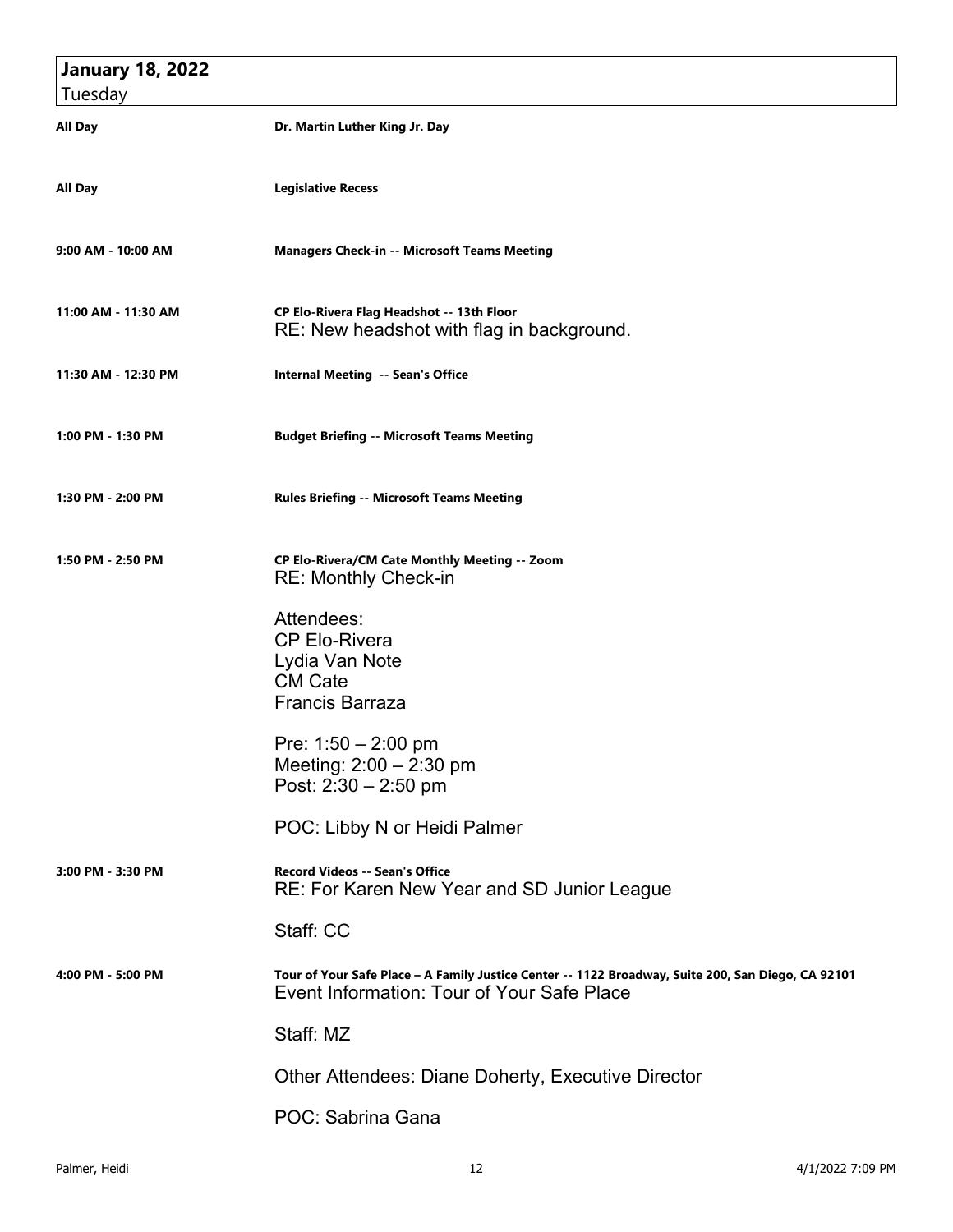| <b>January 19, 2022</b>             |                                                                                                                                                                                                                                                                                                                                                                                                                                                                                                |
|-------------------------------------|------------------------------------------------------------------------------------------------------------------------------------------------------------------------------------------------------------------------------------------------------------------------------------------------------------------------------------------------------------------------------------------------------------------------------------------------------------------------------------------------|
| Wednesday                           |                                                                                                                                                                                                                                                                                                                                                                                                                                                                                                |
| 9:00 AM - 12:00 PM                  | <b>BUDGET -- Zoom</b>                                                                                                                                                                                                                                                                                                                                                                                                                                                                          |
| 1:00 PM - 1:30 PM                   | <b>MTS BOD Briefing -- Microsoft Teams Meeting</b>                                                                                                                                                                                                                                                                                                                                                                                                                                             |
| 2:00 PM - 3:00 PM                   | <b>RULES -- Zoom</b>                                                                                                                                                                                                                                                                                                                                                                                                                                                                           |
| 4:00 PM - 5:00 PM                   | Staff Midweek Check-in -- Microsoft Teams Meeting<br>RE: Mandatory for all staff to ask any questions regarding casework or any<br>other topics.                                                                                                                                                                                                                                                                                                                                               |
| 5:50 PM - 6:30 PM                   | <b>SPEAK: IBA Recruitment Forum -- Zoom</b><br>Event Information: Forum on IBA Recruitment Co-hosted with other offices.                                                                                                                                                                                                                                                                                                                                                                       |
|                                     | Staff: MO, LVN, CC/BM - Comms FYI                                                                                                                                                                                                                                                                                                                                                                                                                                                              |
|                                     | Pre: $5:50 - 6:00$ pm<br>Meeting: $6:00 - 6:30$ pm (Forum is $6:00 - 7:00$ pm)                                                                                                                                                                                                                                                                                                                                                                                                                 |
| <b>January 20, 2022</b><br>Thursday |                                                                                                                                                                                                                                                                                                                                                                                                                                                                                                |
| 7:45 AM - 8:15 AM                   | Council President Elo-Rivera - Briefing for January 24/25, 2022 City Council Meeting -- Microsoft Teams<br><b>Meeting</b><br>This briefing is briefing regarding: 1) the City's Compensation<br>Philosophy (docketed for City Council on January 24, 2022); and<br>2) Extension of the Side Letter Agreement with Local 145 related<br>to Out-of-Class Assignments for Fire Engineers (docketed for City<br>Council on January 25, 2022).<br>Meeting: $7:45 - 8:15$ am<br>Post: 8:15 - 8:30 am |
| 9:00 AM - 12:00 PM                  | <b>MTS Board Meeting -- MTS Board Room</b>                                                                                                                                                                                                                                                                                                                                                                                                                                                     |
| 1:00 PM - 1:45 PM                   | SPEAK: San Diego Organizing Project -- Zoom<br>Re: People's Ordinance                                                                                                                                                                                                                                                                                                                                                                                                                          |
|                                     | Staff: BD, JG                                                                                                                                                                                                                                                                                                                                                                                                                                                                                  |
|                                     | <b>POC: Cielo Garat</b>                                                                                                                                                                                                                                                                                                                                                                                                                                                                        |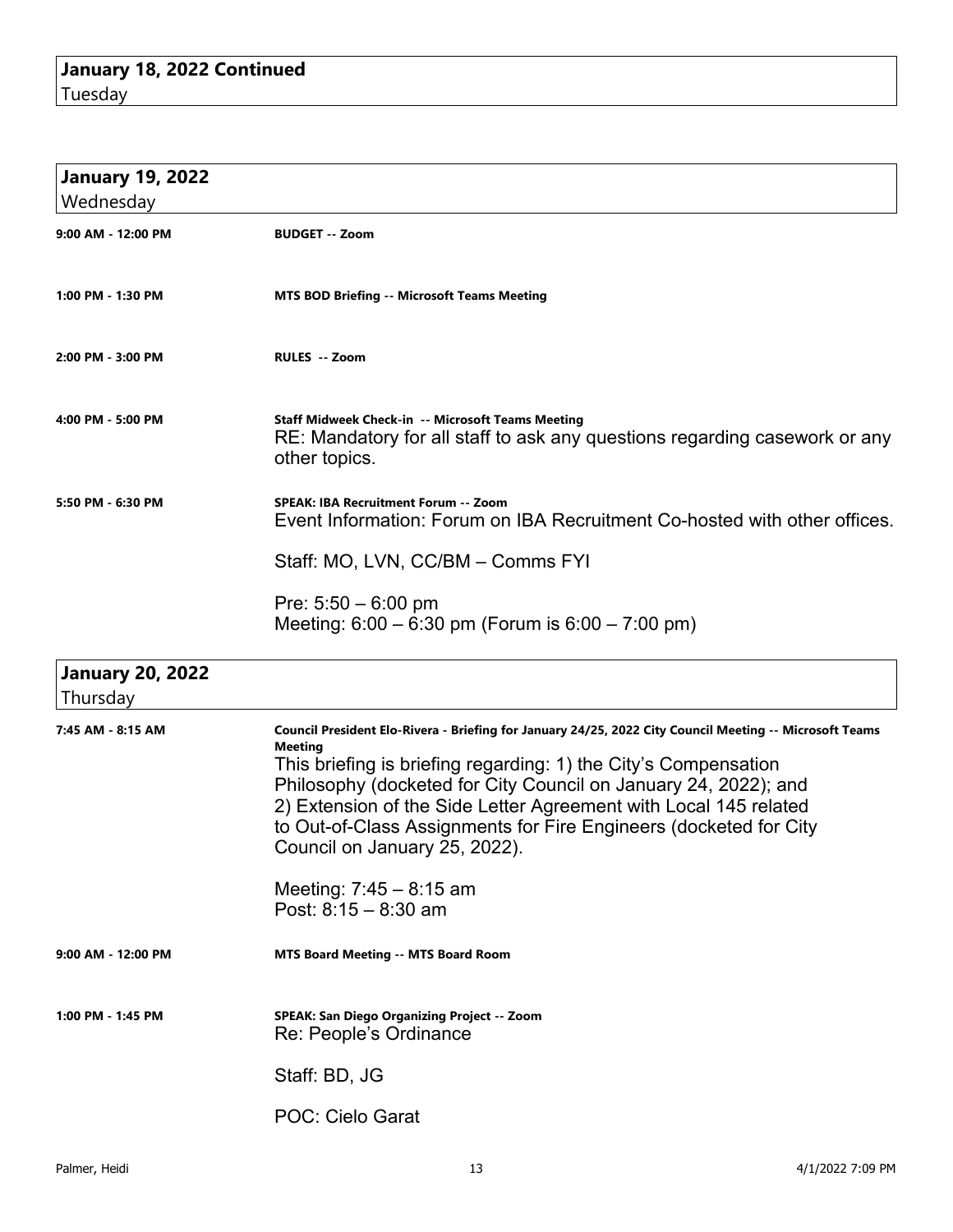| January 20, 2022 Continued |                                                                                                                                                                                                                                                                                                                                  |
|----------------------------|----------------------------------------------------------------------------------------------------------------------------------------------------------------------------------------------------------------------------------------------------------------------------------------------------------------------------------|
| Thursday                   |                                                                                                                                                                                                                                                                                                                                  |
| 1:50 PM - 2:50 PM          | CP Elo-Rivera/CM Whitburn Monthly Meeting -- Zoom<br><b>RE: Monthly Check-in</b>                                                                                                                                                                                                                                                 |
|                            | Attendees:<br><b>CP Elo-Rivera</b><br>Lydia Van Note<br><b>CM Whitburn</b><br><b>Jesus Cardenas</b>                                                                                                                                                                                                                              |
|                            | Pre: $1:50 - 2:00$ pm<br>Meeting: $2:00 - 2:30$ pm<br>Post: 2:30 - 2:50 pm                                                                                                                                                                                                                                                       |
|                            | POC: Brenda Lugo or Heidi Palmer                                                                                                                                                                                                                                                                                                 |
| 3:00 PM - 3:30 PM          | <b>CP/CAO Weekly Briefing -- Microsoft Teams Meeting</b>                                                                                                                                                                                                                                                                         |
| 3:30 PM - 4:00 PM          | <b>Internal Meeting -- Microsoft Teams Meeting</b><br><b>RE: Tenant Protections</b>                                                                                                                                                                                                                                              |
| 4:00 PM - 5:00 PM          | <b>Docket Briefing -- Microsoft Teams Meeting</b><br>RE: Staff please be ready to brief on upcoming Council items and submit<br>your<br>briefs to Maya as directed                                                                                                                                                               |
| 5:30 PM - 6:30 PM          | SPEAK: Circulate Mixer -- BLVD North Park (Outdoor Terrace), 2020 El Cajon Blvd, San Diego, CA 92104<br>Event Information: We are working on setting up our first 2022 Circulate<br>Membership Mixer and was wondering if Council President Elo would want<br>to be our guest of honor as well as speaker for the short program. |
|                            | Staff/Guest: JG at event MR -opt, CC - Comms FYI                                                                                                                                                                                                                                                                                 |
|                            | Other Attendees: Executive Director, Colin Parent, who will offer remarks<br>and introduce the CP, and CM Campillo will also deliver brief remarks.                                                                                                                                                                              |
|                            | POC: Jeremy Bloom                                                                                                                                                                                                                                                                                                                |
| 7:00 PM - 8:00 PM          | SPEAK: KenTal Community Association's Annual "What's Up Kensington Talmadge?" -- Zoom<br>RE: Update on City actions important to the district.                                                                                                                                                                                   |
|                            | Staff: BW at event, CC - Comms FYI                                                                                                                                                                                                                                                                                               |
|                            | <b>POC: Susan Christison</b>                                                                                                                                                                                                                                                                                                     |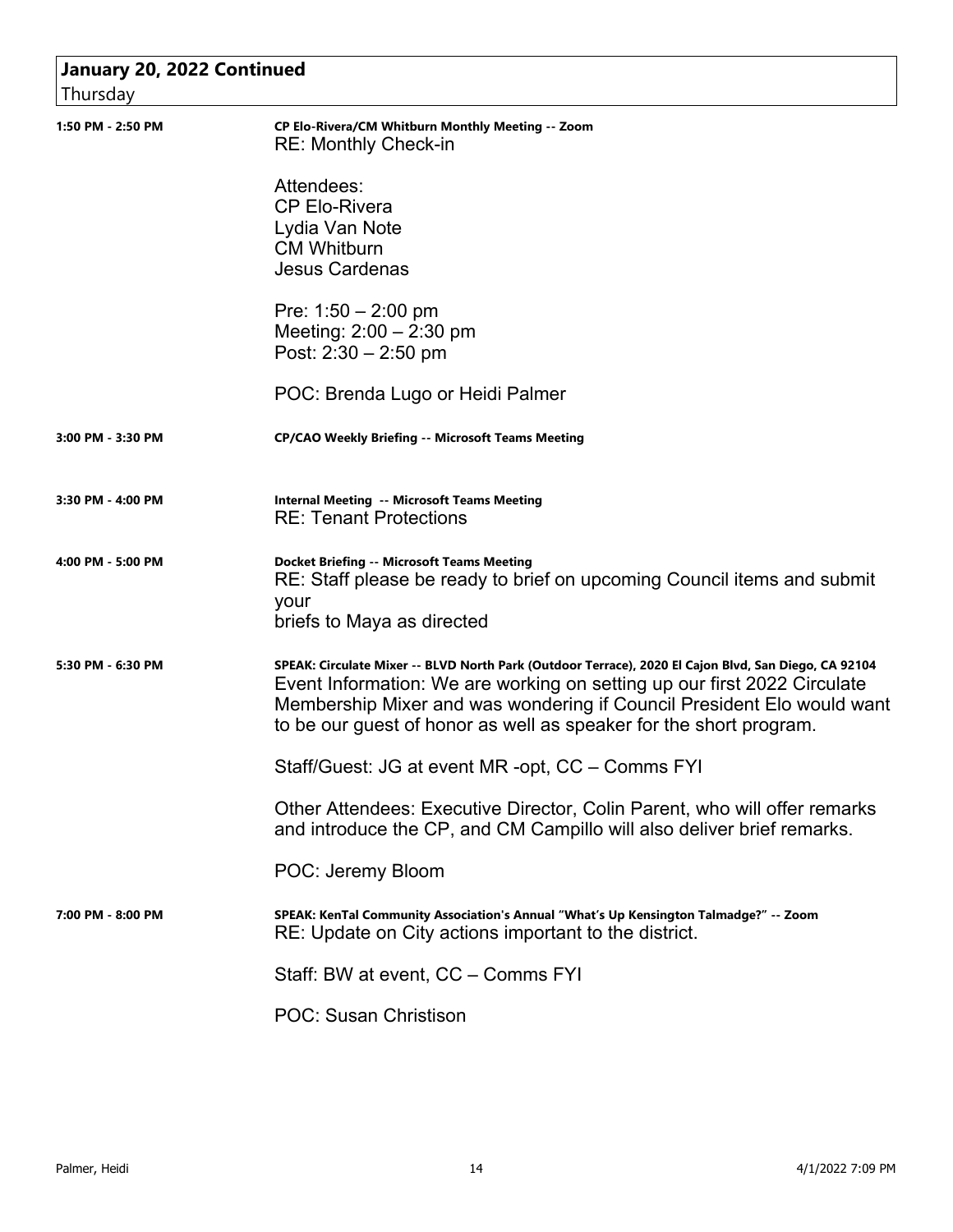| <b>January 21, 2022</b><br>Friday   |                                                                                                                                                                                                                                |
|-------------------------------------|--------------------------------------------------------------------------------------------------------------------------------------------------------------------------------------------------------------------------------|
| 8:00 AM - 8:30 AM                   | David Alvarez -- Pappalecco, 4202 Adams Ave, San Diego, CA 92116                                                                                                                                                               |
| 9:00 AM - 9:30 AM                   | <b>Office Hours - Southeastern -- Zoom</b>                                                                                                                                                                                     |
| 11:00 AM - 12:00 PM                 | <b>CA Elliott-CP Elo-Rivera -- Microsoft Teams Meeting</b><br>RE: These meetings are primarily to support him but she does have 3<br>things to<br>discuss:<br>1. Ballot Measures<br>2. Closed Session<br>3. Return to Chambers |
| 12:45 PM - 1:30 PM                  | <b>Chambers Overview -- Council Chambers</b><br>RE: "Dry run council meeting" of the hybrid and voting system be offered to<br>Councilmembers and pertinent staff in advance of a public meeting.                              |
|                                     | Staff: MR, HL, LVN - opt                                                                                                                                                                                                       |
| 2:00 PM - 2:30 PM                   | Interview w/ Entravision -- Zoom<br>RE: PD Helicopters in areas such as City Heights                                                                                                                                           |
|                                     | Staff: CC                                                                                                                                                                                                                      |
| 2:30 PM - 3:00 PM                   | Forward Docket Briefing -- Sean's Office/Teams<br>RE: Review items for future dockets                                                                                                                                          |
|                                     | Staff: LVN, MR, HL, CC                                                                                                                                                                                                         |
| 3:30 PM - 4:00 PM                   | CD9/IBA Weekly Briefing -- D9 Office/Teams                                                                                                                                                                                     |
| <b>January 22, 2022</b><br>Saturday |                                                                                                                                                                                                                                |
| 8:00 AM - 9:00 AM                   | SPEAK: City Heights Community Cleanup -- Rosa Parks Elementary, corner of Landis and 45th Street<br>92105<br>Event Information: Cleanup with Clean and Safe CH and CH Rotaract -<br>there will be 4 dumpsters at this event    |
|                                     | Staff: JG, Annalise will help with signing in folks                                                                                                                                                                            |

POC: JG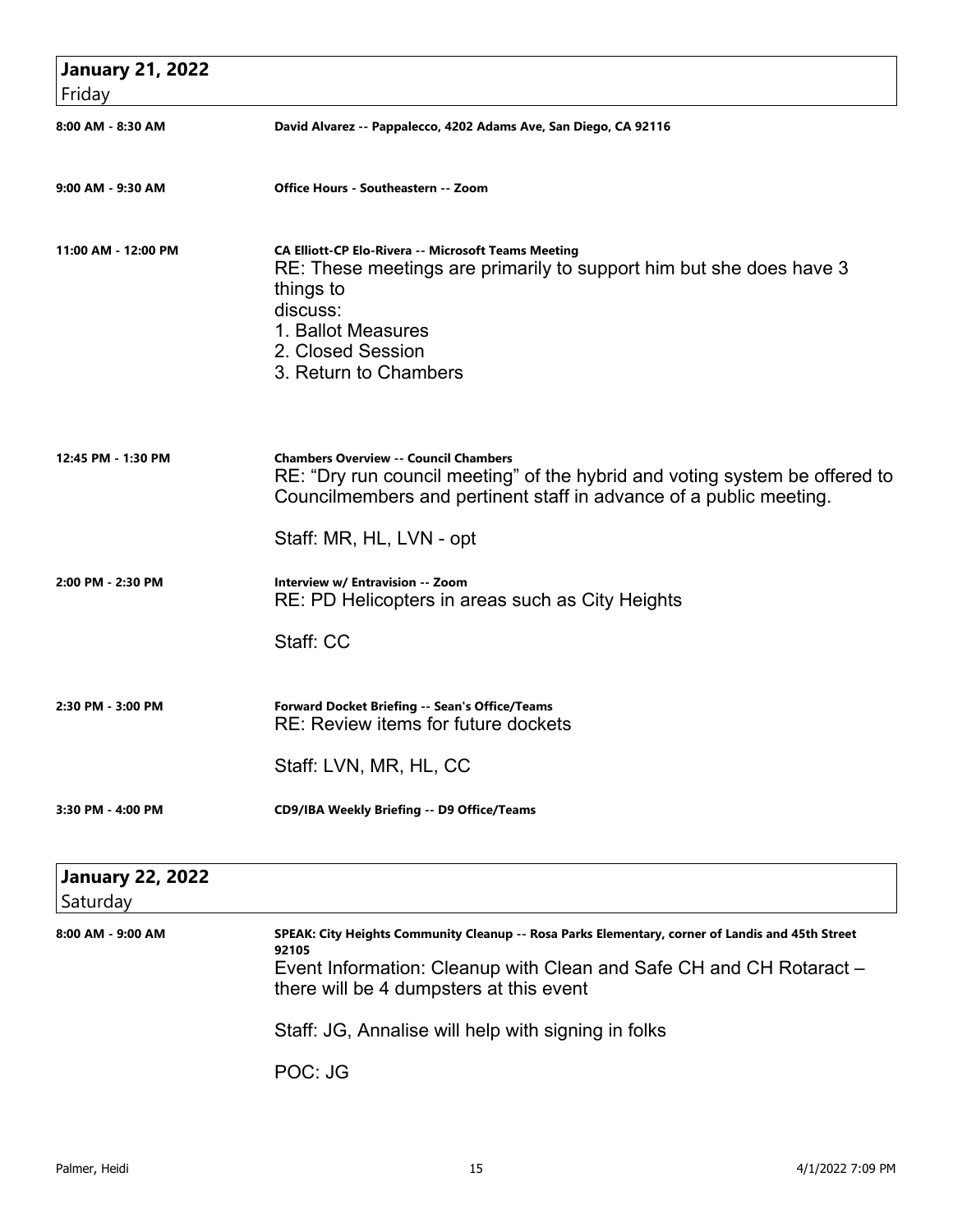| January 22, 2022 Continued        |                                                                                                                                                                                                                                                                                                                                                                    |
|-----------------------------------|--------------------------------------------------------------------------------------------------------------------------------------------------------------------------------------------------------------------------------------------------------------------------------------------------------------------------------------------------------------------|
| Saturday                          |                                                                                                                                                                                                                                                                                                                                                                    |
| 10:00 AM - 12:00 PM               | SPEAK: SANDAG Georgia-Meade Bike Event -- Garfield Elementary, 4487 Oregon St, San Diego, CA 92116<br>Event Information: The Georgia-Meade Bikeway Ribbon Cutting and<br>Community Bike Ride is scheduled for Saturday, January 22 with a ribbon<br>cutting/<br>media event at 10 a.m. Immediately following until about noon is the<br>community bike ride event. |
|                                   | Staff: JG at event, CC - Comms FYI                                                                                                                                                                                                                                                                                                                                 |
|                                   | Other Attendees: SANDAG Chair, Catherine Blakespear and a rep from<br><b>Garfield Elementary</b>                                                                                                                                                                                                                                                                   |
|                                   | POC: Jack Christensen                                                                                                                                                                                                                                                                                                                                              |
|                                   |                                                                                                                                                                                                                                                                                                                                                                    |
| 12:00 PM - 2:00 PM                | PROC: UTWSD Fundraiser Event -- City Heights Labor Building - Parking Lot, 4265 Fairmount Ave, 92105<br>Event Information: On behalf of Mikaiil Hussein, President of UTWSD, and<br>the UTWSD Board, I invite you to join us at our upcoming fundraiser at the<br>City Heights Labor Building parking.                                                             |
|                                   | Staff: MO                                                                                                                                                                                                                                                                                                                                                          |
|                                   | <b>Other Attendees: CPPT Montgomery Steppe</b>                                                                                                                                                                                                                                                                                                                     |
|                                   | POC: Peter Zschiesche                                                                                                                                                                                                                                                                                                                                              |
| <b>January 24, 2022</b><br>Monday |                                                                                                                                                                                                                                                                                                                                                                    |
| 9:00 AM - 10:00 AM                | <b>Managers Check-in -- Microsoft Teams Meeting</b>                                                                                                                                                                                                                                                                                                                |

| 10:00 AM - 11:00 AM     | <b>Staff Meeting -- Microsoft Teams Meeting</b><br>RE: Organizational items and updates for Council dockets. |
|-------------------------|--------------------------------------------------------------------------------------------------------------|
| $11:00$ AM - $12:00$ PM | <b>TAC Agenda Planning Meeting -- Zoom</b>                                                                   |
| 1:00 PM - 1:30 PM       | Bi-Weekly PO Check-in -- Microsoft Teams Meeting<br><b>RE: Discuss People's Ordinance</b>                    |
|                         | Staff: LVN, BD, MR                                                                                           |
| 1:30 PM - 4:00 PM       | Council -- Sean's Office/Chambers<br>Prep: $1:30 - 2:00$ pm<br>Council: $2:00 - 4:00$ pm                     |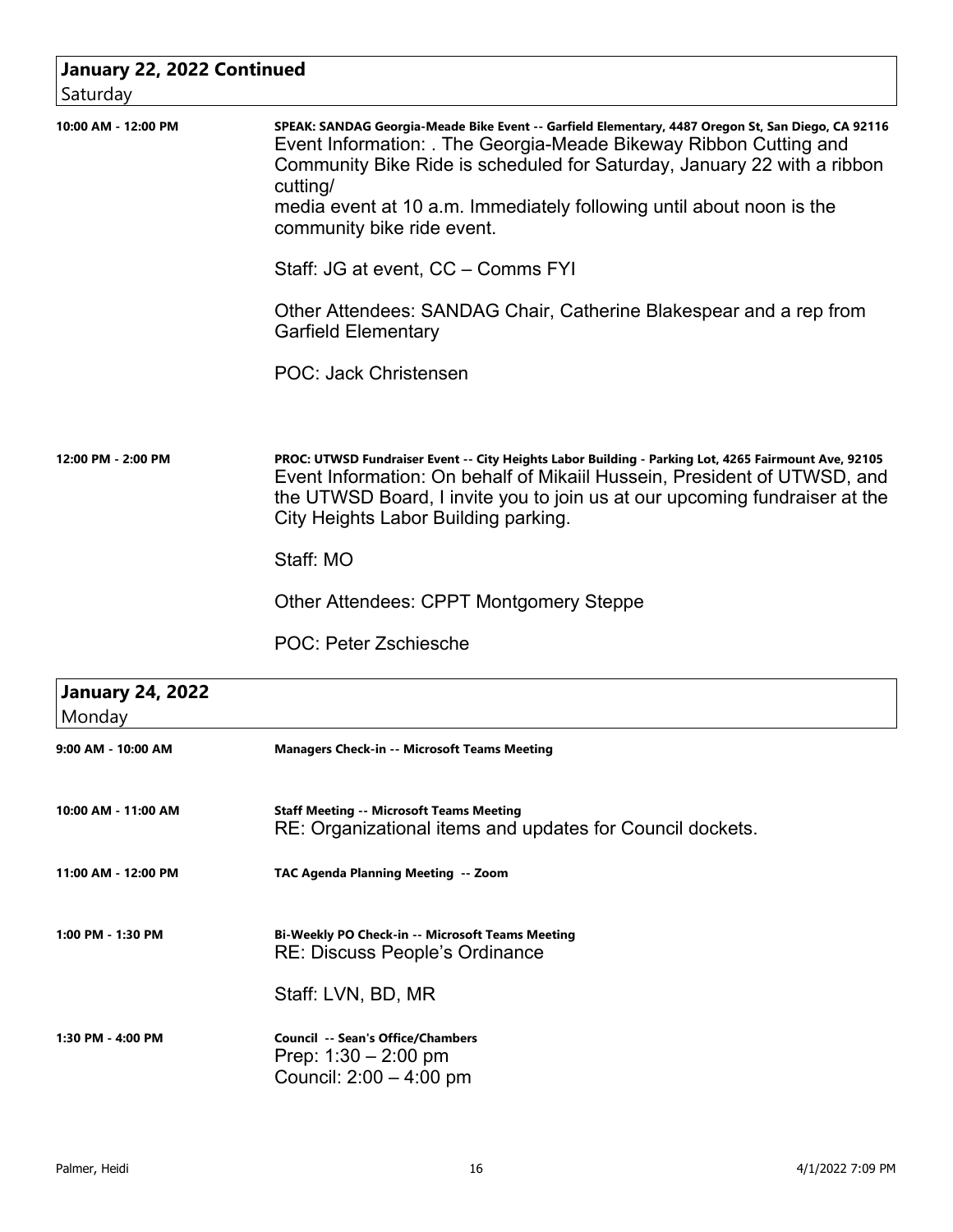| January 24, 2022 Continued<br>Monday |                                                                                                                                                                                                                                                        |  |
|--------------------------------------|--------------------------------------------------------------------------------------------------------------------------------------------------------------------------------------------------------------------------------------------------------|--|
| 4:45 PM - 5:15 PM                    | Andy Hanau -- via Phone<br>POC: Andy Hanau                                                                                                                                                                                                             |  |
| <b>January 25, 2022</b><br>Tuesday   |                                                                                                                                                                                                                                                        |  |
| 8:00 AM - 9:00 AM                    | <b>SPEAK: Mid-City Homelessness Coalition -- Zoom</b><br>RE: Update on 2022 priorities, as well as general City and D9 efforts                                                                                                                         |  |
|                                      | Staff: BW, MO-opt                                                                                                                                                                                                                                      |  |
|                                      | <b>POC: Officer Terry Hoskins</b>                                                                                                                                                                                                                      |  |
| 9:00 AM - 9:30 AM                    | <b>Internal Meeting -- Microsoft Teams Meeting</b><br><b>RE: Discuss Rules Work Plan</b>                                                                                                                                                               |  |
| 9:30 AM - 11:00 AM                   | <b>Council -- Sean's Office/Chambers</b><br>Prep: $9:30 - 10:00$ am<br>Council: 10:00 - 11:00 am                                                                                                                                                       |  |
| 11:00 AM - 1:00 PM                   | <b>CLOSED SESSION -- Microsoft Teams Meeting</b>                                                                                                                                                                                                       |  |
| 1:30 PM - 3:30 PM                    | <b>Council/PFFA -- Sean's Office/Chambers</b><br>Prep: $1:30 - 2:00$ pm<br>Meeting: $2:00 - 3:30$ pm                                                                                                                                                   |  |
| <b>January 26, 2022</b><br>Wednesday |                                                                                                                                                                                                                                                        |  |
| 7:50 AM - 8:50 AM                    | SDSU -- Zoom<br>RE: CSU SDSU Mission Valley Right of Way Vacation Application                                                                                                                                                                          |  |
|                                      | Staff: MR                                                                                                                                                                                                                                              |  |
|                                      | Attendees:<br>Gina Jacobs, SDSU Associate Vice President, Mission Valley<br>Development<br>Jack McGrory, CSU Trustee<br>Doug Hicks, Southwest Regional Council of Carpenters Local 619<br>Rachel Gregg, Director of Government and Community Relations |  |
|                                      | Pre: $7:50 - 8:00$ am<br>Meeting: $8:00 - 8:30$ am<br>Post: $8:30 - 8:50$ am                                                                                                                                                                           |  |
|                                      | POC: Rachel Gregg                                                                                                                                                                                                                                      |  |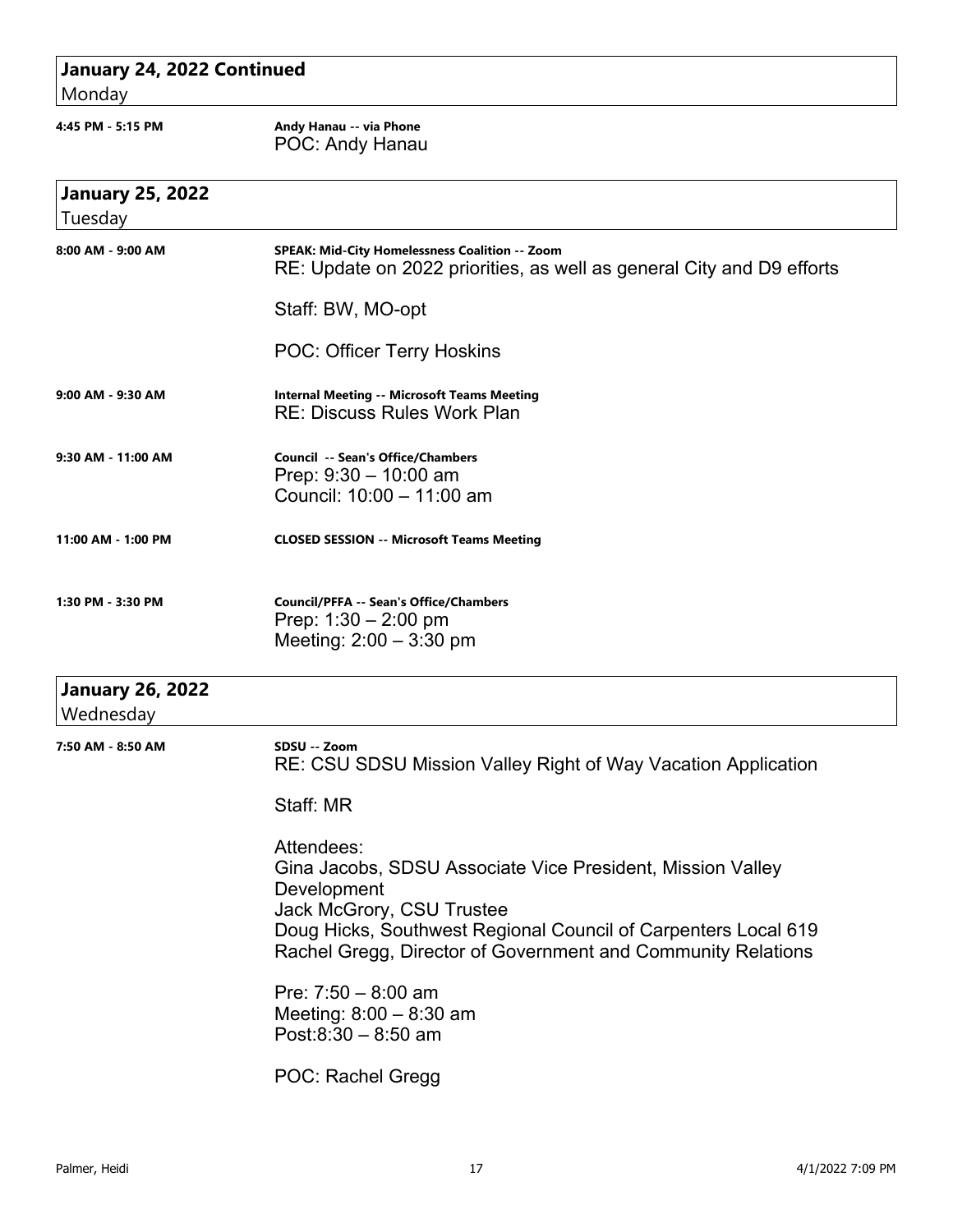| January 26, 2022 Continued<br>Wednesday |                                                                                                             |
|-----------------------------------------|-------------------------------------------------------------------------------------------------------------|
| 8:50 AM - 9:50 AM                       | CP Elo-Rivera/CM Campillo -- Zoom<br><b>RE: Monthly Check-in</b>                                            |
|                                         | Attendees:<br><b>CP Elo-Rivera</b><br>Lydia Van Note<br><b>CM Campillo</b><br><b>Michael Simonsen</b>       |
|                                         | Pre: $8:50 - 9:00$ am<br>Meeting: $9:00 - 9:30$ am<br>Post: $9:30 - 9:50$ am                                |
|                                         | POC: Cheryl Willis or Heidi Palmer                                                                          |
| 10:20 AM - 11:20 AM                     | CP Elo-Rivera/CM Campbell Monthly Meeting -- Zoom<br><b>RE: Monthly Check-in</b>                            |
|                                         | Attendees:<br><b>CP Elo-Rivera</b><br>Lydia Van Note<br><b>CM Campbell</b><br><b>Venus Molina</b>           |
|                                         | Pre: $10:20 - 10:30$ am<br>Meeting: 10:30 - 11:00 am<br>Post: 11:00 - 11:20 am                              |
|                                         | POC: Ruth Torres or Heidi Palmer                                                                            |
| 11:30 AM - 12:30 PM                     | <b>Internal Meeting -- Microsoft Teams Meeting</b><br><b>RE: Homes for All of Us</b>                        |
| 1:00 PM - 1:30 PM                       | 1:00 CP Elo-Rivera   Follow-Up to Building Update -- CAB 10                                                 |
| 1:50 PM - 2:50 PM                       | BIA -- Zoom<br><b>RE: Discuss Housing Policy</b>                                                            |
|                                         | Staff: BW, MR – opt                                                                                         |
|                                         | Attendees:<br>Lori Pfeiler, CEO<br>Matt Adams, Vice President<br>Kelly Batten, Senior Public Policy Advisor |
|                                         | Pre: $1:50 - 2:00$ pm<br>Meeting: 2:00 - 2:30 pm<br>Post: $2:30 - 2:50$ pm                                  |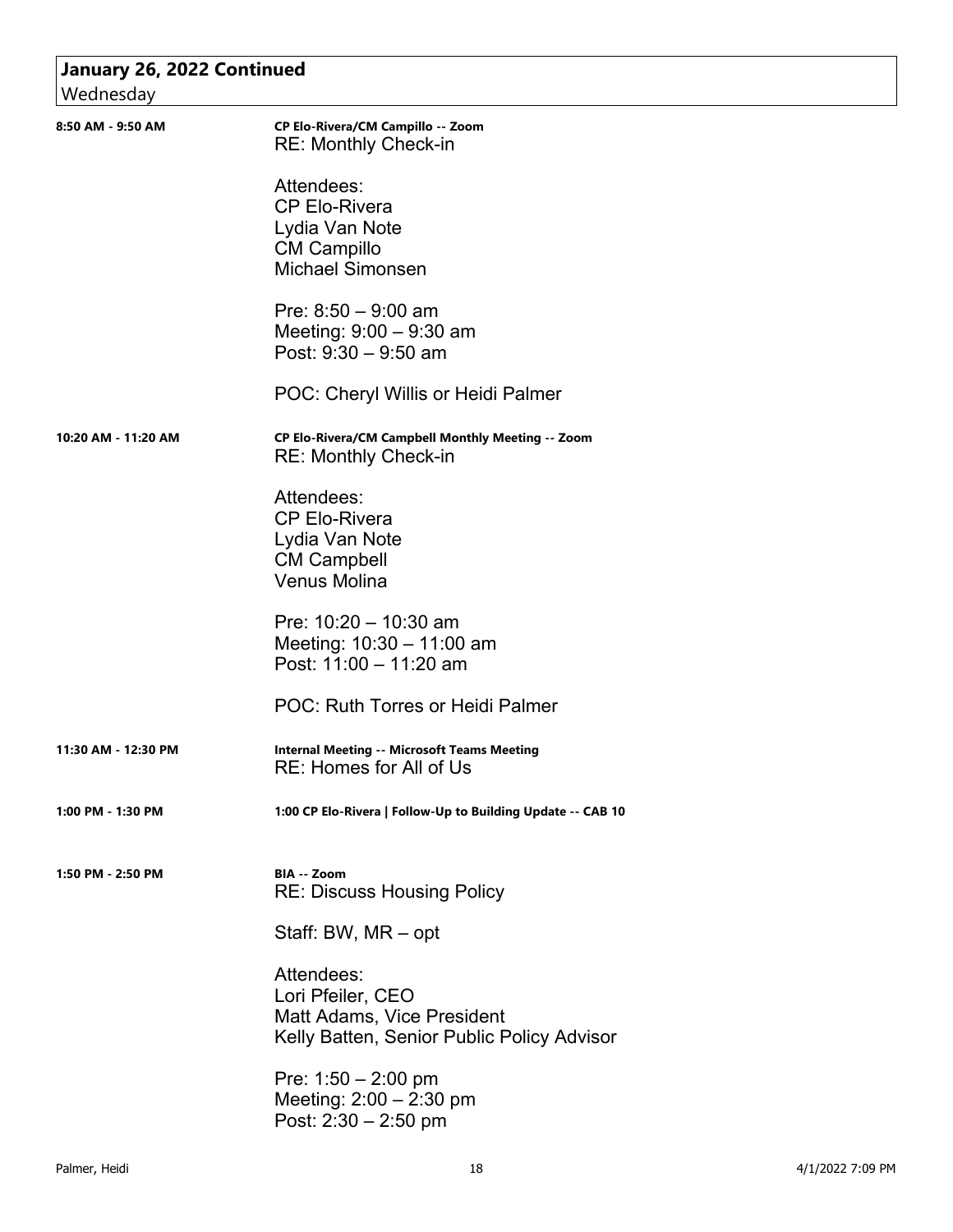| January 26, 2022 Continued          |                                                                                                                                                      |
|-------------------------------------|------------------------------------------------------------------------------------------------------------------------------------------------------|
| Wednesday                           |                                                                                                                                                      |
|                                     | POC: Adrian Luna                                                                                                                                     |
| 2:50 PM - 3:50 PM                   | CP Elo-Rivera/SDFD Chief Stowell Monthly Meeting -- Zoom<br><b>RE: Monthly Check-in</b>                                                              |
|                                     | Attendees:<br><b>CP Elo-Rivera</b><br>Lydia Van Note<br><b>Chief Colin Stowell</b>                                                                   |
|                                     | Pre: $2:50 - 3:00$ pm<br>Meeting: $3:00 - 3:30$ pm<br>Post: $3:30 - 3:50$ pm                                                                         |
|                                     | POC: Yolanda Kelly or Heidi Palmer                                                                                                                   |
| 4:30 PM - 6:30 PM                   | PROC? Jeff Kawar -- Panama 66, 1450 El Prado, San Diego, CA 92101<br>RE: Retirement Happy Hour for Jeff.                                             |
|                                     | Staff: LVN, all others optional                                                                                                                      |
|                                     | Other Attendees: IBA and others from the City                                                                                                        |
|                                     | <b>POC: Veronica Murillo</b>                                                                                                                         |
| <b>January 27, 2022</b><br>Thursday |                                                                                                                                                      |
| 8:00 AM - 8:45 AM                   | IBA Ad Hoc Group Meeting -- Zoom<br>RE: Informal ad hoc meeting to discuss and review the recruitment<br>brochure and timeline for IBA               |
|                                     | Attendees:<br><b>Council President Elo-Rivera</b><br>Lydia Van Note<br><b>Council President pro Tem Montgomery Steppe</b><br><b>Henry Foster III</b> |
|                                     | <b>Councilmember Cate</b><br><b>Francis Barraza</b>                                                                                                  |
|                                     | <b>Councilmember Campillo</b>                                                                                                                        |
|                                     | <b>Michael Simonsen</b><br>Pamela Derby, CPS HR                                                                                                      |
| 9:00 AM - 9:30 AM                   | <b>SANDAG BOD Briefing -- Microsoft Teams Meeting</b>                                                                                                |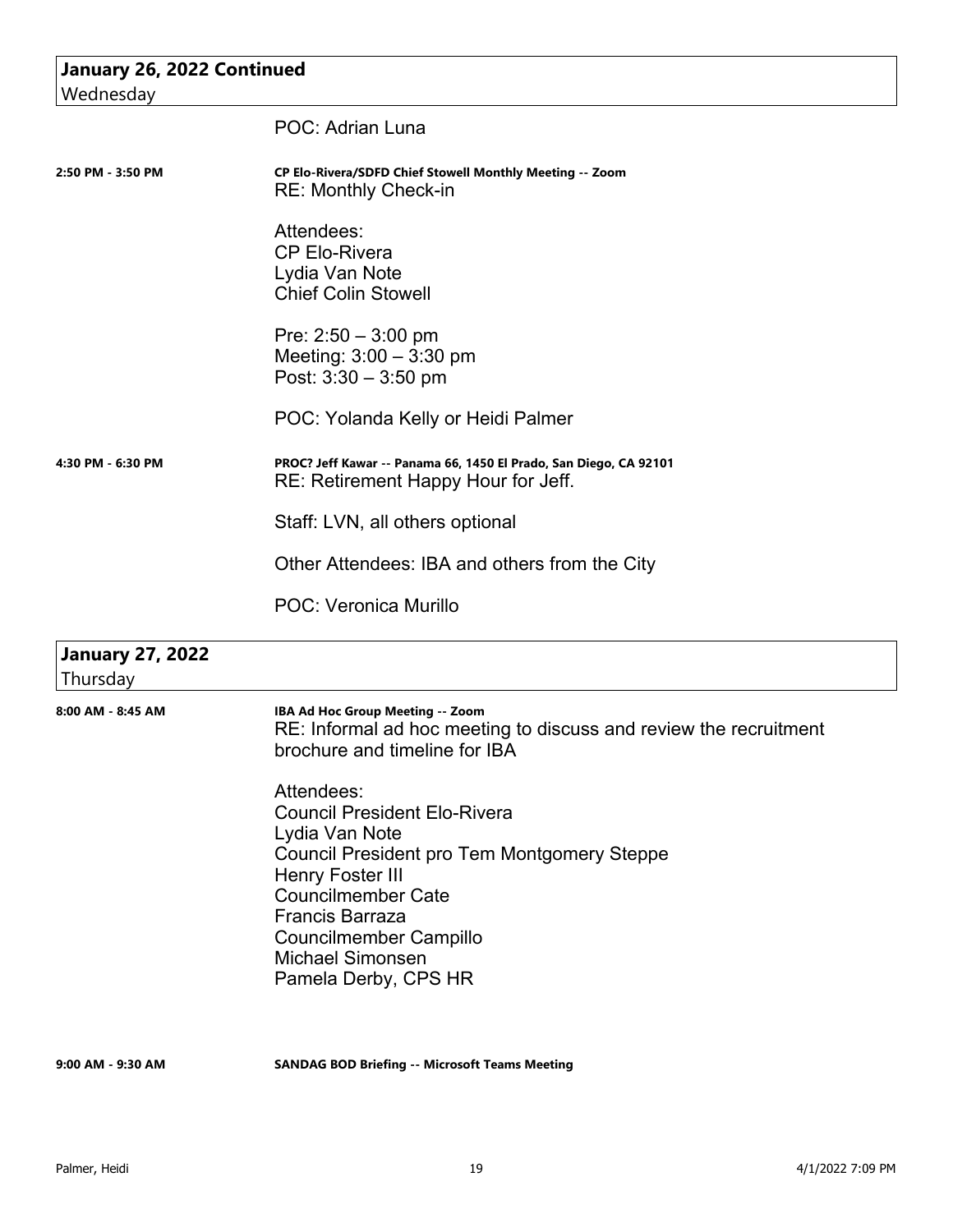| <b>January 27, 2022 Continued</b> |                                                                                                                                                                         |
|-----------------------------------|-------------------------------------------------------------------------------------------------------------------------------------------------------------------------|
| Thursday                          |                                                                                                                                                                         |
| 10:00 AM - 10:30 AM               | CP Elo-Rivera/Jonathon Glus -- Microsoft Teams Meeting<br>RE: Discuss art placement in CAB10 and Chambers                                                               |
|                                   | Attendees:<br><b>Council President Elo-Rivera</b><br>Jonathon Glus, Executive Director, Arts & Culture Commission<br>Heidi Palmer, D9 Director of Office Administration |
| 10:50 AM - 11:50 AM               | CP Elo-Rivera/CM von Wilpert Monthly Meeting -- Zoom<br><b>RE: Monthly Check-in</b>                                                                                     |
|                                   | Attendees:<br><b>CP Elo-Rivera</b><br>Lydia Van Note<br><b>CM</b> von Wilpert<br>Jamie Fox                                                                              |
|                                   | Pre: $10:50 - 11:00$ am<br>Meeting: 11:00 - 11:30 am<br>Post: 11:30 - 11:50 am                                                                                          |
|                                   | POC: AJ Baker or Heidi Palmer                                                                                                                                           |
| 12:00 PM - 1:30 PM                | Lunch w/ Kim Miller and Bridget Browning -- Westgate Veranda                                                                                                            |
| 1:50 PM - 2:50 PM                 | Mayor Sotelo-Solis -- Zoom<br>RE: We requested the meeting to discuss shared district/city boundaries as<br>well as to connect on MTS and SANDAG                        |
|                                   | Staff: LVN, MO, MZ, JG                                                                                                                                                  |
|                                   | Attendees: Mayor Alejandra Sotelo-Solis                                                                                                                                 |
|                                   | Pre: $1:50 - 2:00$ pm<br>Meeting: $2:00 - 2:30$ pm<br>Post: $2:30 - 2:50$ pm                                                                                            |
|                                   | POC: Nancy Valdivia-Ochoa                                                                                                                                               |
| 3:00 PM - 3:30 PM                 | <b>CP/CAO Weekly Briefing -- Microsoft Teams Meeting</b>                                                                                                                |
| 3:30 PM - 4:00 PM                 | <b>Internal Meeting -- Microsoft Teams Meeting</b><br>RE: Discuss CIP vision and goals                                                                                  |
| 4:00 PM - 5:00 PM                 | <b>Docket Briefing -- Microsoft Teams Meeting</b><br>RE: Staff please be ready to brief on upcoming Council items and submit<br>your<br>briefs to Maya as directed      |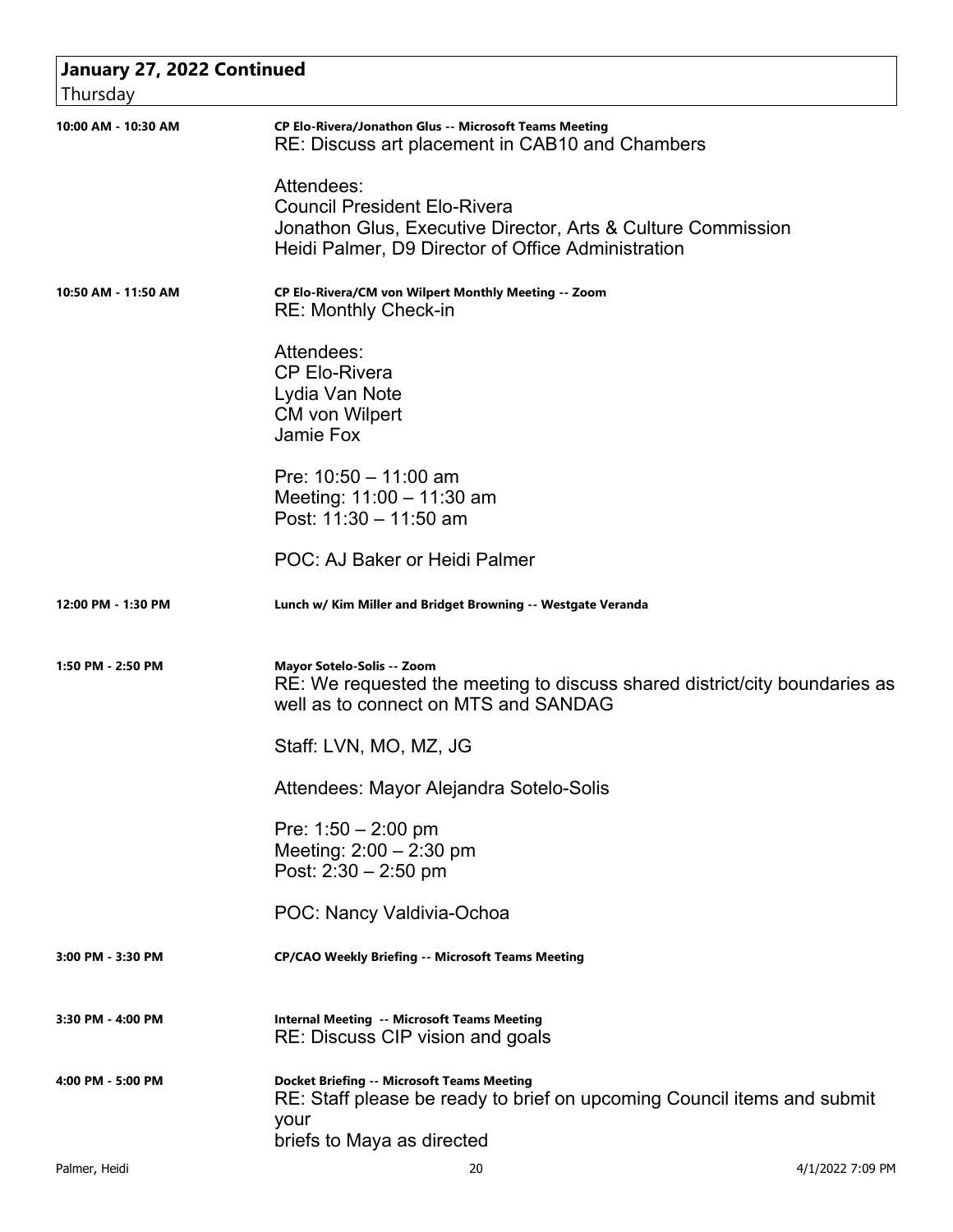#### **January 27, 2022 Continued**

Thursday

| <b>January 28, 2022</b><br>Friday |                                                                                                                                                                                                                                                                                                                            |
|-----------------------------------|----------------------------------------------------------------------------------------------------------------------------------------------------------------------------------------------------------------------------------------------------------------------------------------------------------------------------|
| 8:00 AM - 8:30 AM                 | <b>Internal Meeting -- Microsoft Teams Meeting</b><br>RE: Discuss CDBG CIP priority recommendations for our response memo?<br>We would be deciding which projects to recommend to EDD. Also, we are<br>responding to a Climate Equity Fund call memo and need to provide<br>project recommendations by the following week. |
|                                   | Staff: LVN, MR, BW, BD                                                                                                                                                                                                                                                                                                     |
| 9:00 AM - 12:00 PM                | <b>SANDAG Board Meeting -- Zoom</b>                                                                                                                                                                                                                                                                                        |
| 12:50 PM - 1:50 PM                | CP Elo-Rivera/CM LaCava Monthly Meeting -- Zoom<br><b>RE: Monthly Check-in</b>                                                                                                                                                                                                                                             |
|                                   | Attendees:<br><b>CP Elo-Rivera</b><br>Lydia Van Note<br><b>CM LaCava</b><br><b>Vicky Joes</b>                                                                                                                                                                                                                              |
|                                   | Pre: $12:50 - 1:00$ pm<br>Meeting: $1:00 - 1:30$ pm<br>Post: $1:30 - 1:40$ pm                                                                                                                                                                                                                                              |
|                                   | POC: Venessa Jackson or Heidi Palmer                                                                                                                                                                                                                                                                                       |
| 2:00 PM - 2:30 PM                 | Forward Docket Briefing -- Sean's Office/Teams<br>RE: Review items for future dockets                                                                                                                                                                                                                                      |
|                                   | Staff: LVN, MR, HL, CC                                                                                                                                                                                                                                                                                                     |
| 2:30 PM - 3:30 PM                 | Pre-Closed Session Briefing -- Conf CAB 12 Closed rm                                                                                                                                                                                                                                                                       |
| 3:30 PM - 4:00 PM                 | CD9/IBA Weekly Briefing -- D9 Office/Teams                                                                                                                                                                                                                                                                                 |
| 4:00 PM - 4:50 PM                 | Neighbors for a Better San Diego -- Zoom/Teams<br><b>RE: Housing Action Plan</b>                                                                                                                                                                                                                                           |
|                                   | Staff: MR                                                                                                                                                                                                                                                                                                                  |
|                                   | Attendees:<br><b>Geoff Hueter</b><br>David Moty<br>Danna Givot                                                                                                                                                                                                                                                             |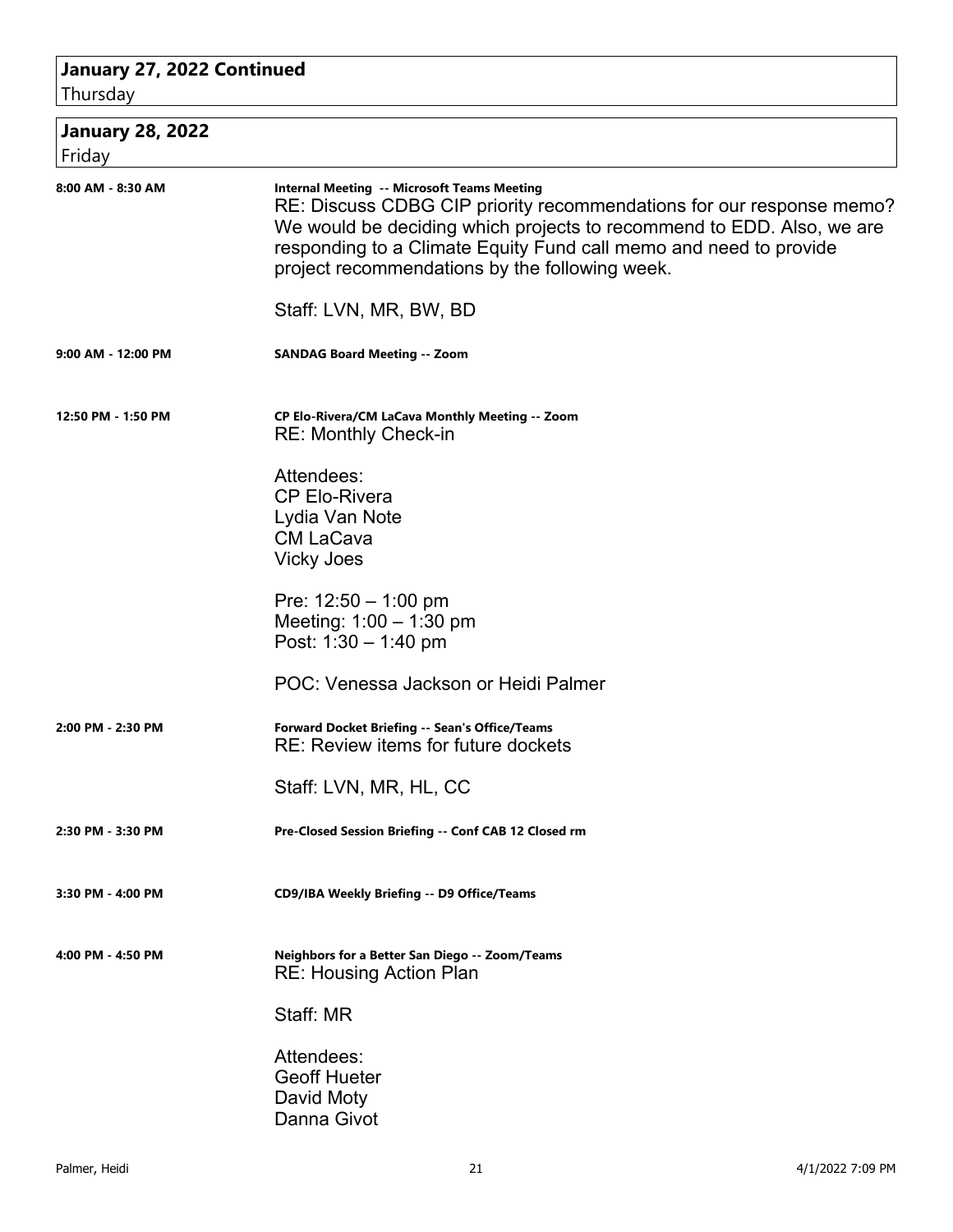| January 28, 2022 Continued |                                                                                                                                                                                                                                                                                                                                                                                                                                                                                                                                              |
|----------------------------|----------------------------------------------------------------------------------------------------------------------------------------------------------------------------------------------------------------------------------------------------------------------------------------------------------------------------------------------------------------------------------------------------------------------------------------------------------------------------------------------------------------------------------------------|
| Friday                     |                                                                                                                                                                                                                                                                                                                                                                                                                                                                                                                                              |
|                            | Pre: $3:15 - 4:00$ pm                                                                                                                                                                                                                                                                                                                                                                                                                                                                                                                        |
|                            | Meeting: $4:00 - 4:30$ pm                                                                                                                                                                                                                                                                                                                                                                                                                                                                                                                    |
|                            | Post: $4:30 - 4:50$ pm                                                                                                                                                                                                                                                                                                                                                                                                                                                                                                                       |
|                            | POC: Geoffrey Hueter                                                                                                                                                                                                                                                                                                                                                                                                                                                                                                                         |
| <b>January 29, 2022</b>    |                                                                                                                                                                                                                                                                                                                                                                                                                                                                                                                                              |
| Saturday                   |                                                                                                                                                                                                                                                                                                                                                                                                                                                                                                                                              |
| 8:00 AM - 9:00 AM          | SPEAK: D9 Rolando Community Cleanup (8-11) -- Clay Elementary, 6506 Solita Ave, San Diego, CA 92115<br>RE: D9 sponsored cleanup with dumpsters for the Rolando Village<br>community. Give welcoming remarks to volunteers and greet community<br>members                                                                                                                                                                                                                                                                                     |
|                            | Staff: MO, BW, AC                                                                                                                                                                                                                                                                                                                                                                                                                                                                                                                            |
| 9:30 AM - 10:30 AM         | SPEAK: Southcrest Q1 Cleanup (7-11) -- Beta and Birch Streets 92113<br>RE: Give welcoming remarks and thank volunteers                                                                                                                                                                                                                                                                                                                                                                                                                       |
|                            | Staff: MZ, ED                                                                                                                                                                                                                                                                                                                                                                                                                                                                                                                                |
| 11:00 AM - 1:00 PM         | Bold Blue Brunch on the Bay -- Loews Coronado Bay Resort<br>RE: In place of our usual County Convention around this time in the<br>election cycle, we're kicking off 2022 with this limited-capacity, outdoor<br>event featuring a plated champagne brunch with sponsors, elected<br>officials, and Party leaders.                                                                                                                                                                                                                           |
| 2:45 PM - 3:45 PM          | SPEAK/PROC: Little Saigon Lunar New Year Festival -- Officer Jeremy Henwood Memorial Park, 4455<br>Wightman St, San Diego, CA 92105<br>Event Information (includes language from original request): As the Year of<br>the Tiger comes roaring in, I can't wait to welcome back thousands of<br>guests that come out to City Heights to celebrate with lion dances,<br>firecrackers, cultural performances, and Asian cuisine. But more<br>importantly, the celebration will be incomplete without you, Council<br>President Sean Elo-Rivera. |
|                            | Staff/Guest: JN TPs and event, CC - Comms FYI                                                                                                                                                                                                                                                                                                                                                                                                                                                                                                |
|                            | POC: Su Nguyen                                                                                                                                                                                                                                                                                                                                                                                                                                                                                                                               |
| <b>January 31, 2022</b>    |                                                                                                                                                                                                                                                                                                                                                                                                                                                                                                                                              |
| Monday                     |                                                                                                                                                                                                                                                                                                                                                                                                                                                                                                                                              |
| 8:00 AM - 8:45 AM          | <b>Internal Meeting -- Microsoft Teams Meeting</b>                                                                                                                                                                                                                                                                                                                                                                                                                                                                                           |

RE: Homes for All of Us

**9:00 AM - 10:00 AM Public Comment for Special Closed Session -- Zoom**